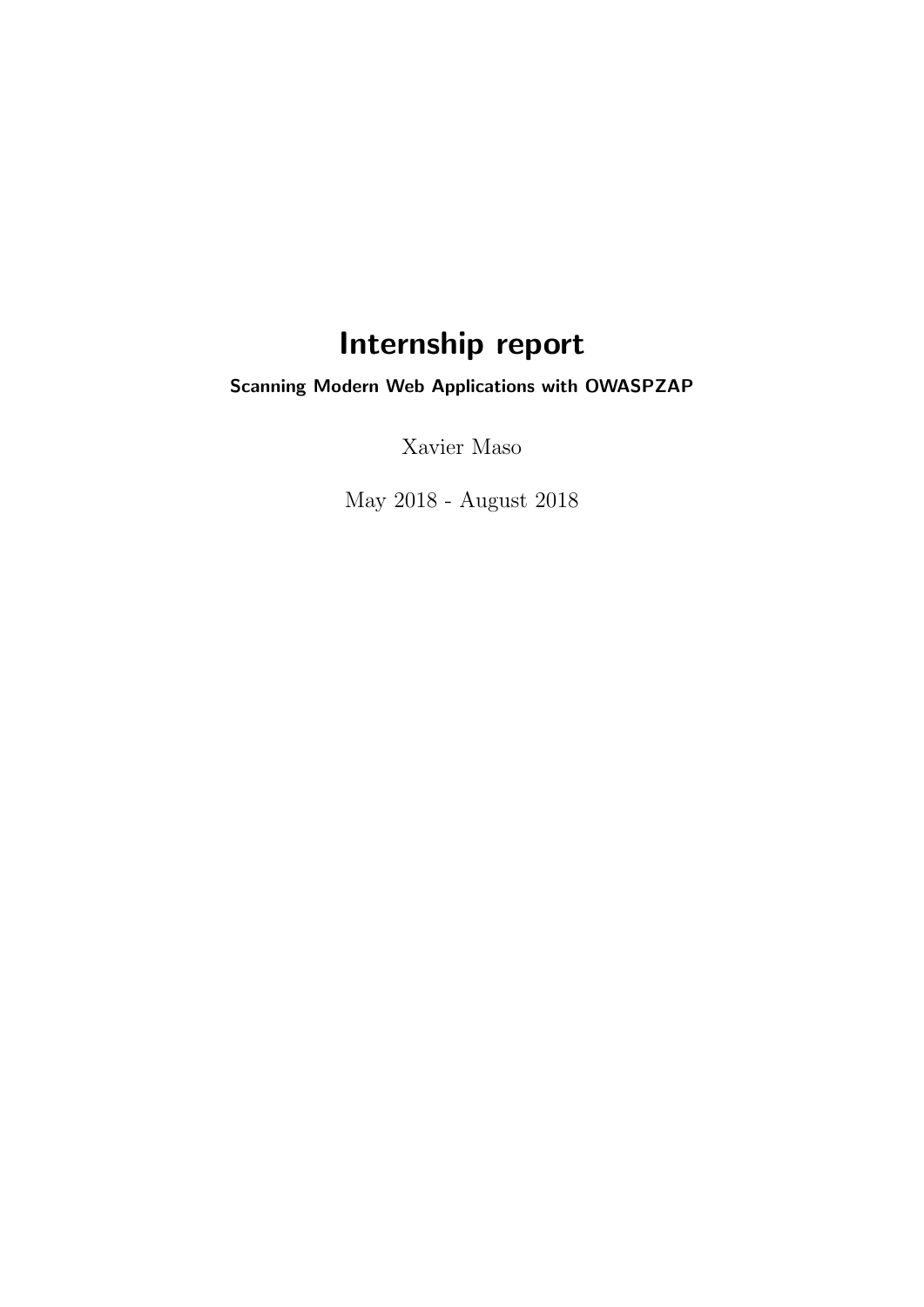## Acknowledgements

I would like to express my gratitude to Mozilla for having me this summer to learn about and work on the rather new field of "client-side web security"; it was a great chance to do research and development on this subject.

I take this opportunity to express my deepest thanks to my mentor Simon Bennetts, whom, despite being busy with his duties, has always been present to listen, help and guide me; his time, his patience and his advices take a huge part in the success of my internship.

I am grateful to the Firefox Operations Security and ZAP teams, for trusting me to be part of their group, their efforts to introduce me to their work and their will to make me learn as much as possible.

I express my special thanks to Thomas Wisniewski and Mark Goodwin, from respectively the Web Compatibility and the Crypto Engineering teams, whom without their work and their help, I would never have been able to go as far as I did.

At last, I am very grateful and consider myself lucky to have been surrounded by wonderful and supportive people at all times, in particular in the London office; all Mozillians play a huge role in what makes this company such a great place to work.

Hope to meet all of you again in the future,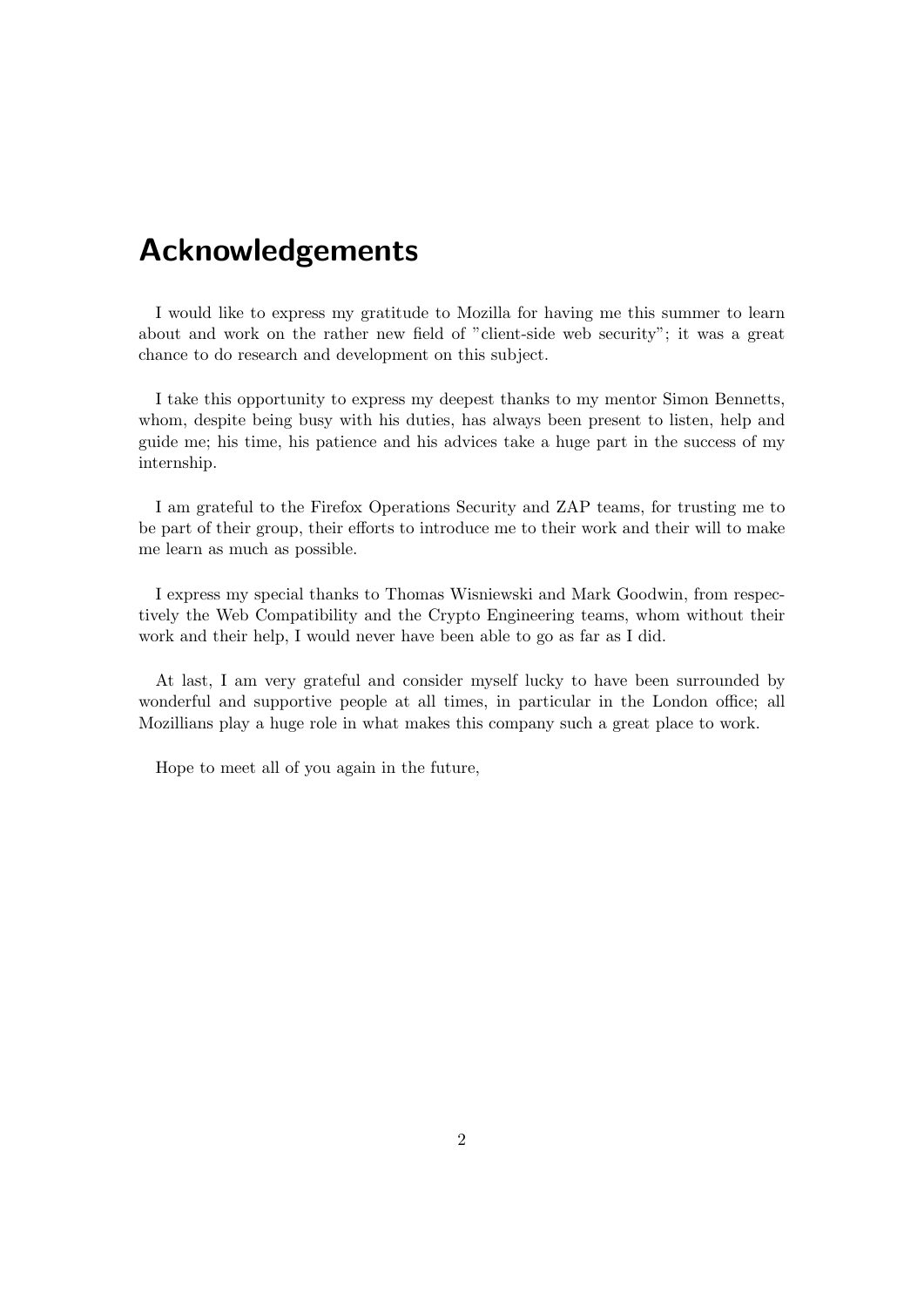# **Contents**

| $\mathbf{1}$   |     |       | ZAP and "modern" web applications                                                      | 5              |
|----------------|-----|-------|----------------------------------------------------------------------------------------|----------------|
|                | 1.1 |       |                                                                                        | $\overline{5}$ |
|                |     | 1.1.1 |                                                                                        | $\overline{5}$ |
|                |     | 1.1.2 |                                                                                        | $\overline{5}$ |
|                | 1.2 |       |                                                                                        | $\overline{7}$ |
|                |     | 1.2.1 |                                                                                        | $\overline{7}$ |
|                |     | 1.2.2 |                                                                                        | 8              |
|                | 1.3 |       |                                                                                        | 9              |
| $\overline{2}$ |     |       | 10<br><b>The FrontEndScanner</b>                                                       |                |
|                | 2.1 |       | 10                                                                                     |                |
|                |     | 2.1.1 | 10                                                                                     |                |
|                |     | 2.1.2 | 11                                                                                     |                |
|                | 2.2 |       | 11                                                                                     |                |
|                |     | 2.2.1 | The "frontEndScanner" object $\dots \dots \dots \dots \dots \dots \dots$<br>11         |                |
|                |     | 2.2.2 | 13                                                                                     |                |
|                |     |       |                                                                                        |                |
| 3              |     |       | 14<br>The front-end-tracker                                                            |                |
|                | 3.1 |       | 14                                                                                     |                |
|                |     | 3.1.1 | 14                                                                                     |                |
|                |     | 3.1.2 | $DOM$ mutations $\ldots \ldots \ldots \ldots \ldots \ldots \ldots \ldots \ldots$<br>14 |                |
|                |     | 3.1.3 | 15                                                                                     |                |
|                |     | 3.1.4 | $XMLHttpRequest (XHR) calls \ldots \ldots \ldots \ldots \ldots \ldots$<br>15           |                |
|                |     | 3.1.5 | 15                                                                                     |                |
|                | 3.2 |       | 16                                                                                     |                |
|                |     | 3.2.1 | 16<br>Hooks                                                                            |                |
|                |     | 3.2.2 | 17<br>The mailbox $\ldots \ldots \ldots \ldots \ldots \ldots \ldots \ldots \ldots$     |                |
|                | 3.3 |       | 18                                                                                     |                |
|                |     | 3.3.1 | 18                                                                                     |                |
|                |     | 3.3.2 | 18                                                                                     |                |
|                |     | 3.3.3 | 19                                                                                     |                |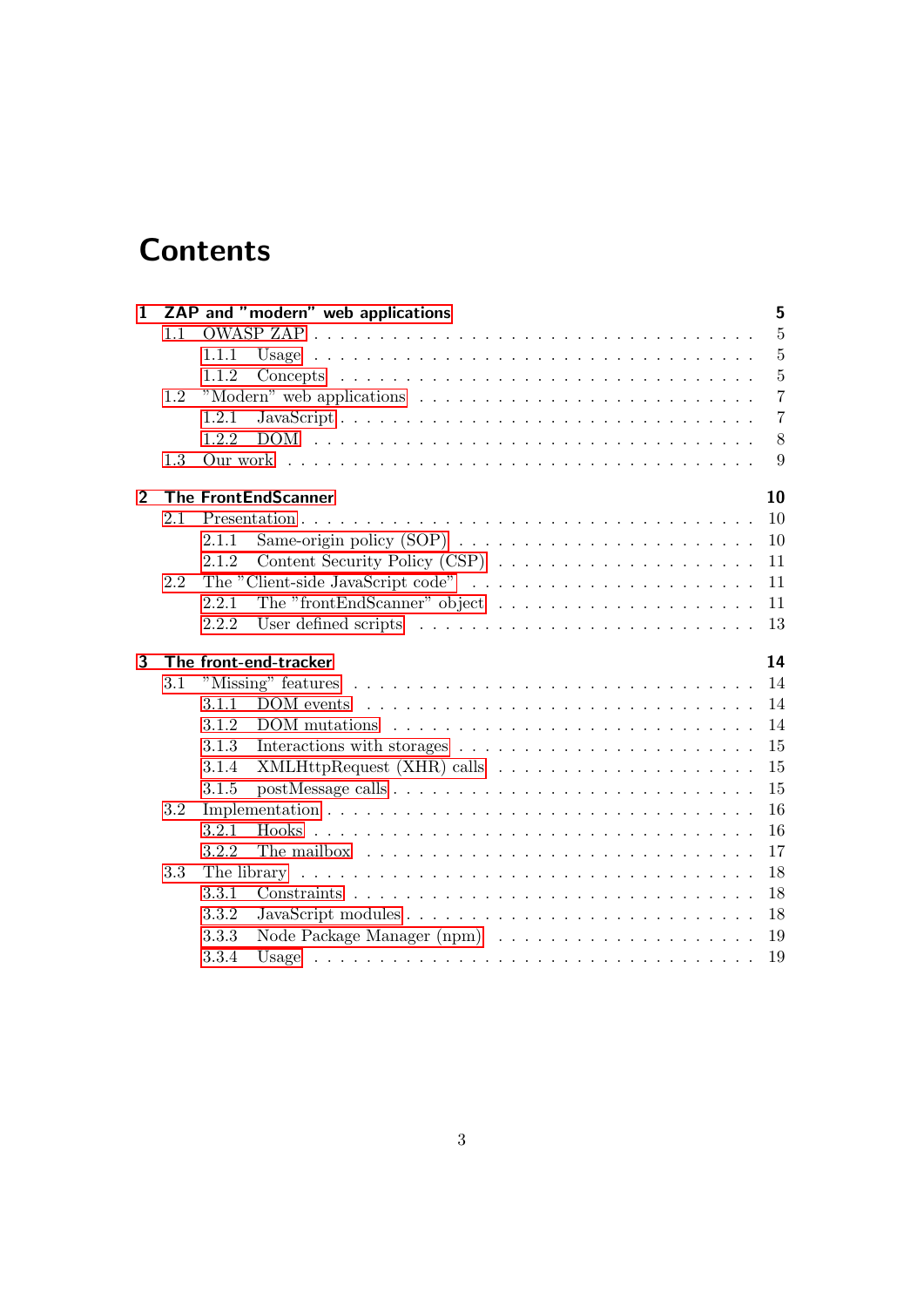## Introduction

In the last couple of years, the landscape of web development has drastically changed. Web applications used to rely heavily on the back-end side, web servers, to host their logic and data. Nowadays, it is common to see the front-end side, web browsers, perform some of the tasks the former exclusively did.

As a result, new kind of vulnerabilities have made their apparition and have already had some dramatic consequences. Old techniques and tools to do security testing of web applications are not as relevant as they used to be, and need an update to carry the work they used to accomplish.

And that is exactly why I was working at Mozilla for the summer: enhance the Zed Attack Proxy (ZAP), an open source security tool they use internally to test the security of some of their applications. Our main goal was to help ZAP handle better what we called "modern" web applications.

In this report, I will present the work that has been carried out during these twelve weeks of internship to achieve this.

Firstly, I will talk about ZAP, the tool that we (me and the team) have been working on. I will take some time to give a bit of background on how it is used in the wild and present basic concepts that we leveraged when building the new features that we expected to bring to the field. Then, I will discuss our definition of "modern" web applications, and talk about the problems they introduce in terms of security testing, particularly what make them so difficult to test with ZAP (or any other security tools) as for now.

In the second chapter, I will present the first big milestone of our effort: coming up with an innovative way for testers to run checks in the client-side using our proxy. We proposed a solution for them to write scripts, that ZAP will inject in the targeted application's web pages as those ones transit from the server to the web browser. Hopefully, our design is flexible enough to ease later development, especially the additions of features to allow more automation.

At last, I will take a look at a library that we wrote, to help analyze modern applications. Despite being one of the critical piece of the work I present in the second chapter, it is meant to be a standalone component that could be used by other tools.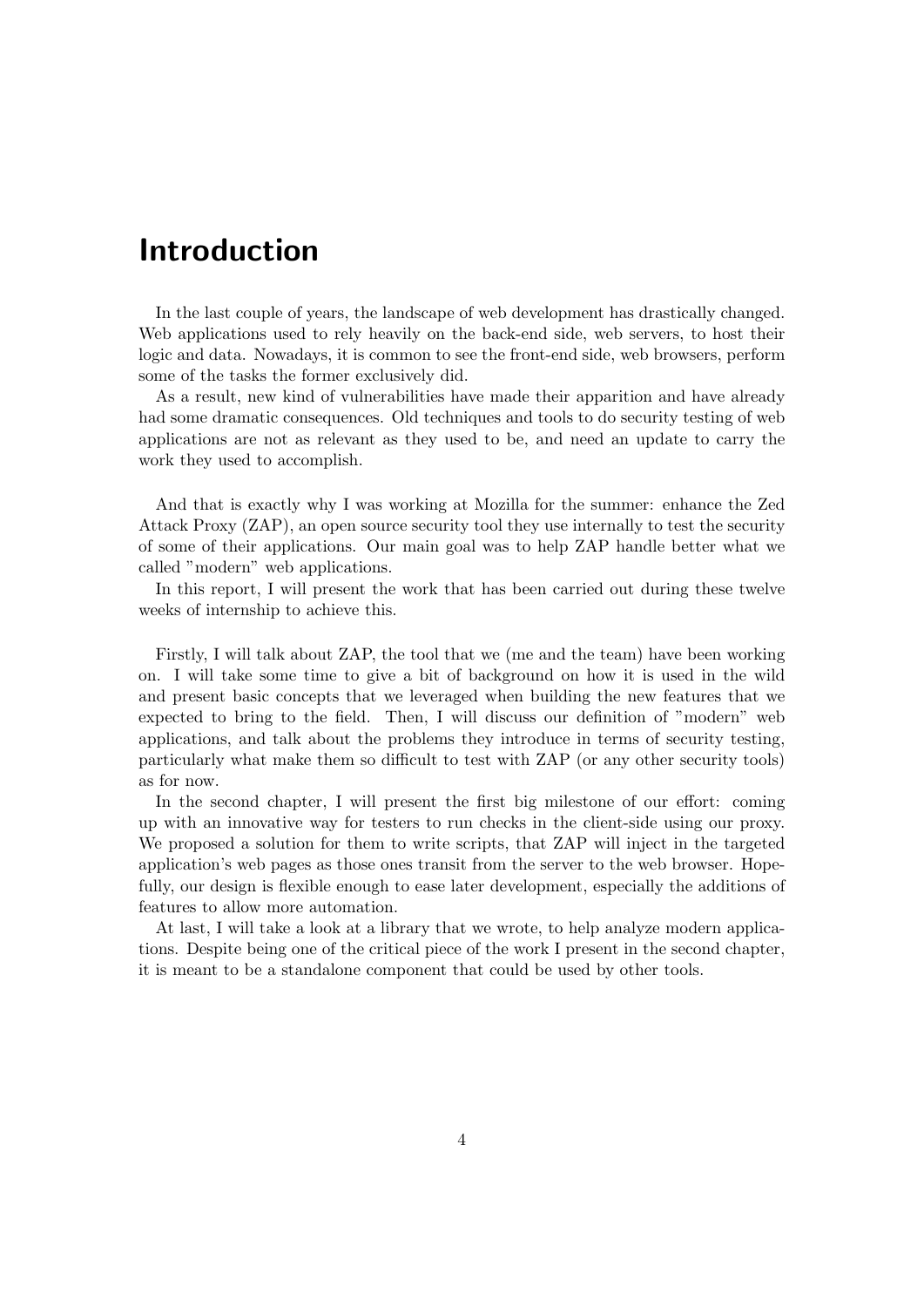## <span id="page-4-1"></span><span id="page-4-0"></span>1.1 OWASP ZAP

The Open Web Application Security Project  $(OWASP)^1$  $(OWASP)^1$  is an online community producing tools, tutorials and guides in the field of web application security.

The Zed Attack Proxy  $(ZAP)^2$  $(ZAP)^2$  is an open-source project written in Java related to this community. Actively developed by a core team of five members, it has had more than a hundred and twenty contributors<sup>[3](#page-4-6)</sup>.

As its name suggests, ZAP is a web application proxy, and it is meant to help the security testing of such applications.

### <span id="page-4-2"></span>1.1.1 Usage

The "traditional" way of using a web application proxy is to make it sit between a web browser and a server hosting the application that is targeted.

By doing so, the proxy can then eavesdrop on the HTTP traffic generated when the user interacts with the application. Furthermore, it even allows him to tamper with requests and responses or replay them.

These features enable ZAP users to perform different kind of testing, aiming to ensure that the transiting content is secure, but also to try to exploit vulnerabilities on the server as well as on the client-side.

### <span id="page-4-3"></span>1.1.2 Concepts

To validate the security of the watched content, ZAP performs different checks on it. Those checks usually consist of trying to recognize patterns and signatures aiming to detect the use of insecure parameters or known vulnerabilities in the HTTP traffic. Either such content comes from "legitimate" snooped traffic, or comes from after ZAP initiated it itself (by sending crafted requests for example).

This process of validating security and looking for known vulnerabilities in an automated way is called scanning.

The rules describing what to look for and how to do it during the scanning of web applications are expressed via scripts.

<span id="page-4-4"></span><sup>1</sup><https://www.owasp.org/>

<span id="page-4-5"></span><sup>2</sup><https://www.owasp.org/index.php/ZAP>

<span id="page-4-6"></span><sup>&</sup>lt;sup>3</sup>Refer to <https://www.openhub.net/p/zaproxy/contributors/summary> for more details.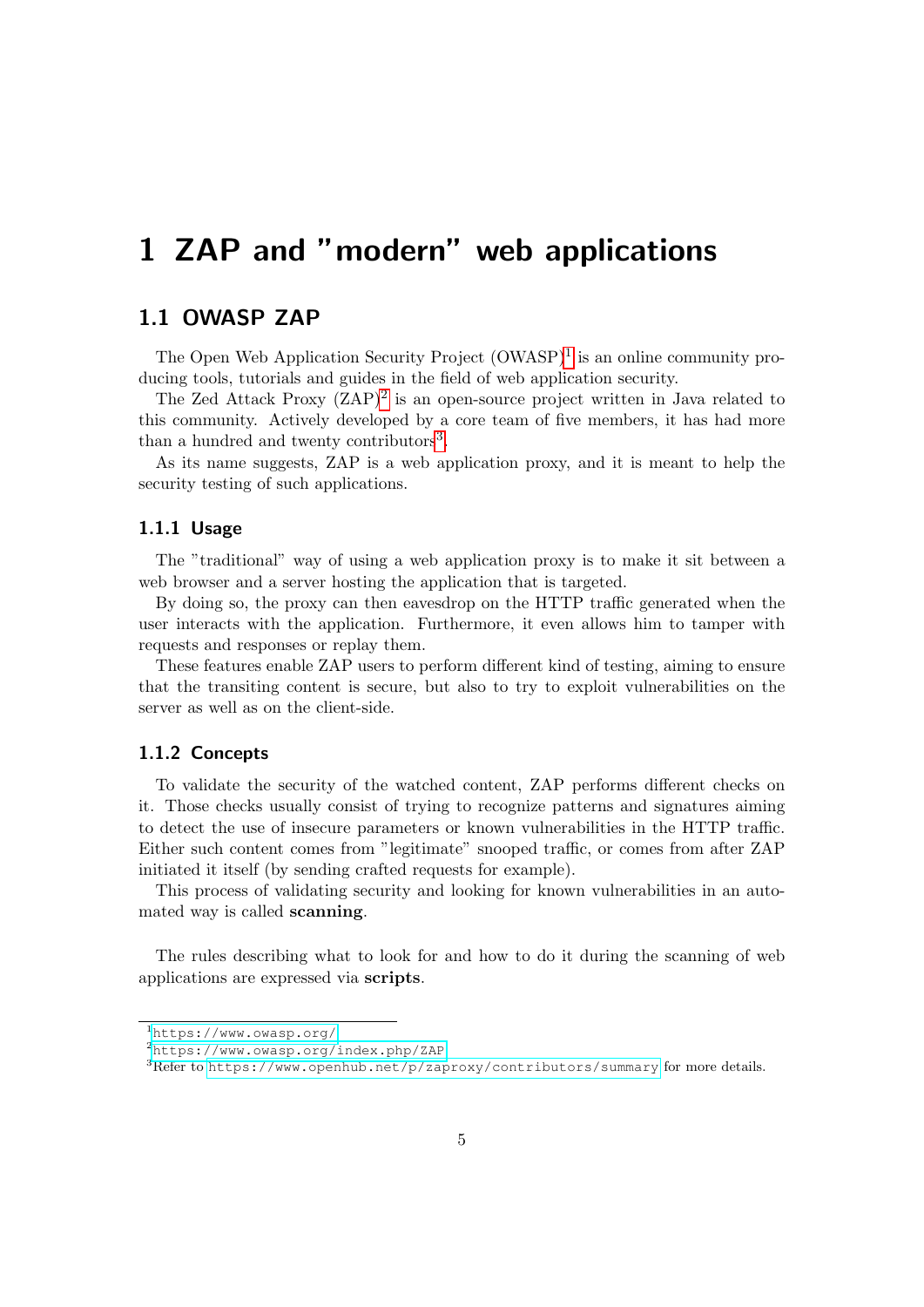By default, ZAP supports the following two languages to express scripts: JavaScript (using the Nashorn engine) and  $Zest<sup>4</sup>$  $Zest<sup>4</sup>$  $Zest<sup>4</sup>$ , but it can as well support others (Ruby and Python for example) via add-ons installation.

Some scripts are included by default in ZAP, while others can be installed (via these add-ons, or from other sources). Users are free to write their own as well, and define whenever (under which conditions) those should be active or not. There exist a repository of such "user defined scripts", written by the community, and made available at <https://github.com/zaproxy/community-scripts>.

Generally speaking, we can distinguish two types of scripts and thus, two types of scanning: passive and active.

"Passive scanning does not change the requests nor the responses in any way and is therefore safe to use." <sup>[5](#page-5-1)</sup> In other words, passive scanning performs "read-only" lookups over the traffic to recognize the use of insecure parameters or vulnerabilities.

"Active scanning attempts to find potential vulnerabilities by using known attacks against the selected targets." [6](#page-5-2) It could as well be named "proactive" scanning, with ZAP tampering with the content, at the risk of disrupting the usual behavior of the targeted application.

To notify the user when it finds something, ZAP creates alerts. "An alert is a potential vulnerability and is associated with a specific request"<sup>[7](#page-5-3)</sup>; it is made of several fields, among which: its description, the evidence that the reported vulnerability is present in the application, the level of risk associated with it (how critical is the vulnerability), and the level of confidence (the likeliness for it to be a false positive or not).

At last, one way for users to extend ZAP functionalities is by using (or writing) add- $ons<sup>8</sup>$  $ons<sup>8</sup>$  $ons<sup>8</sup>$ .

They can be installed via the "marketplace"<sup>[9](#page-5-5)</sup>, which exposes the available ones from the repository: <https://github.com/zaproxy/zap-extensions>, maintained by the ZAP core team, and on which the community contributes.

For the most adventurous of us, it is possible to write such add-ons. They can make use of ZAP internals to create very powerful features, and, once passed the community review process, can be added to the "zap-extensions" repository, and be made available on the marketplace for other users to install.

<span id="page-5-0"></span><sup>4</sup> "Zest is an experimental specialized scripting language [...] developed by the Mozilla security team and is intended to be used in web oriented security tools.". Source: [https://developer.mozilla.](https://developer.mozilla.org/en-US/docs/Mozilla/Projects/Zest) [org/en-US/docs/Mozilla/Projects/Zest](https://developer.mozilla.org/en-US/docs/Mozilla/Projects/Zest).

<span id="page-5-1"></span><sup>5</sup>Source: <https://github.com/zaproxy/zap-core-help/wiki/HelpStartConceptsPscan>.

<span id="page-5-2"></span><sup>6</sup>Source: <https://github.com/zaproxy/zap-core-help/wiki/HelpStartConceptsAscan>.

<span id="page-5-4"></span><span id="page-5-3"></span><sup>7</sup>Source: <https://github.com/zaproxy/zap-core-help/wiki/HelpStartConceptsAlerts> <sup>8</sup>Source: [https://github.com/zaproxy/zap-core-help/wiki/](https://github.com/zaproxy/zap-core-help/wiki/HelpStartConceptsAddons)

<span id="page-5-5"></span>[HelpStartConceptsAddons](https://github.com/zaproxy/zap-core-help/wiki/HelpStartConceptsAddons). <sup>9</sup>An element of ZAP's graphical interface.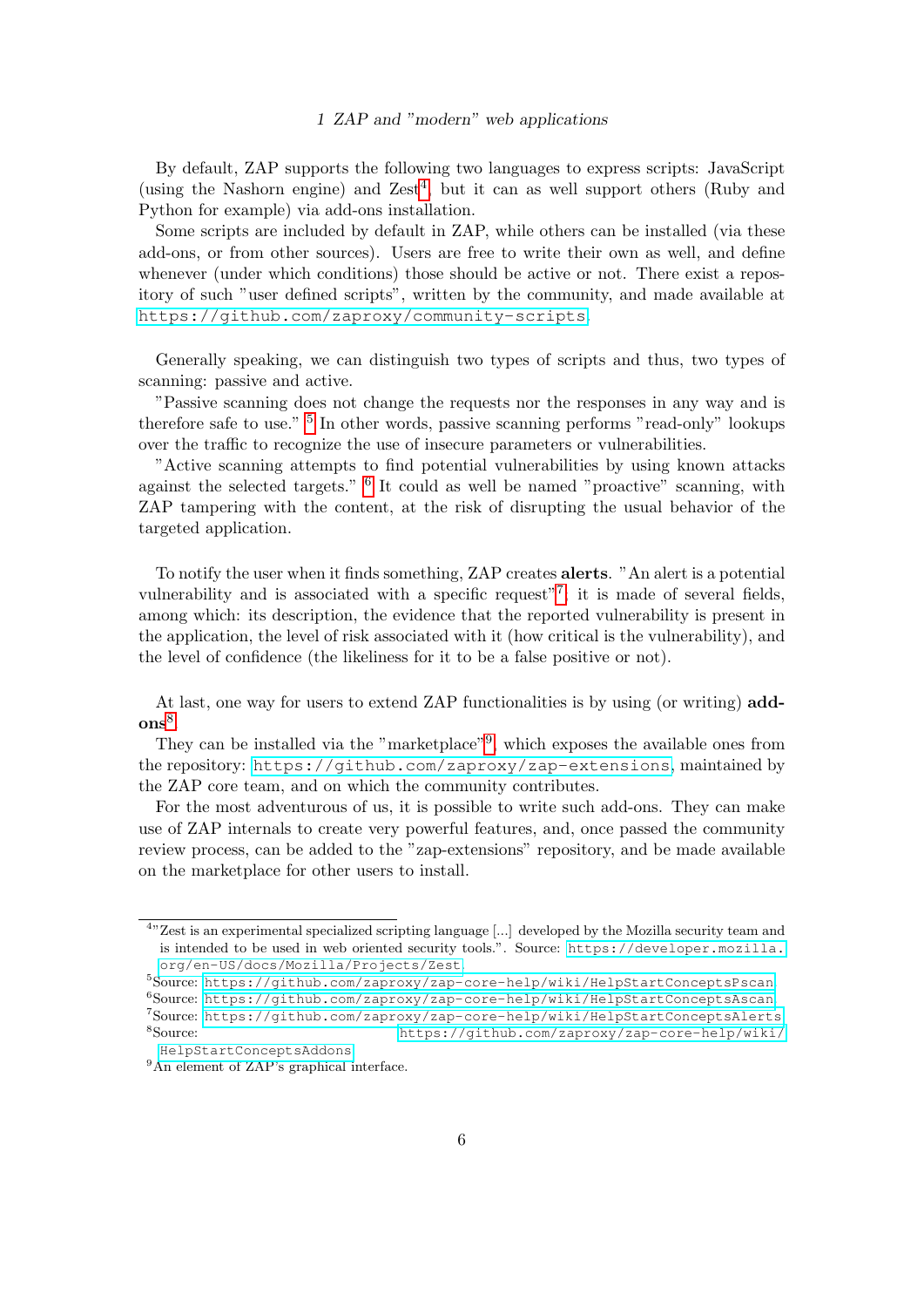By leveraging the concepts presented up until now, we have now a clearer understanding of what a web application penetration testing session might look like. The security tester (the ZAP user) set up ZAP to be between the browser and the server serving the application he is testing. He can make use of custom scripts and add-ons to help him look for particular vulnerabilities. If such vulnerabilities are spotted in the application, alerts will be reported and displayed for the tester to investigate.

### <span id="page-6-0"></span>1.2 "Modern" web applications

Traditionally, the logic of web applications (the rules describing their behavior) used to be hosted on the server side only; and the users of such applications would communicate with it by making HTTP requests to read data and perform changes.

In the last few years, mostly because of the increasing computing power of client machines, more and more of web applications started to have (and sometimes to delegate) part of their logic to the client-side. We use the term "modern" to identify such applications. They were able to do so thanks to JavaScript, a twenty-two years old programming language interpreted by web browsers, which was aimed to be a scripting language for the web, allowing for example to create dynamic web pages.

Because the browser is now hosting some of the application's logic (such as navigation, or data validation in some cases), and might contains interesting data (such as authentication credentials for example), it is necessary to be able to audit this part as well from the security point of view.

However, by proceeding how we did so far (placing our proxy between the browser and the server hosting the targeted application), we are limited in what we can achieve and find on the client-side; and thus making it difficult to scan "modern" web applications with the tools and methods available to us up until now. Indeed, analysis of the HTTP trafic only allows static research of weak points. On another hand, tampering or replaying such trafic is fine to trigger "measurable" behavior on the server side, but is most of the time inefficient when looking for client-side vulnerability, due do the environment in which the application runs in there, where it intakes several sources of input (user interactions, networking, etc.), coupled to the dynamic nature of JavaScript.

To understand better at which extent this is problematic, we need to take a look at the JavaScript language, and at the representation of web pages interactions on the client-side: the Document Object Model (or DOM).

### <span id="page-6-1"></span>1.2.1 JavaScript

JavaScript is the most well-known implementation of the ECMAScript specification, and is supported by all major web browsers. Any of them embed an engine to interpret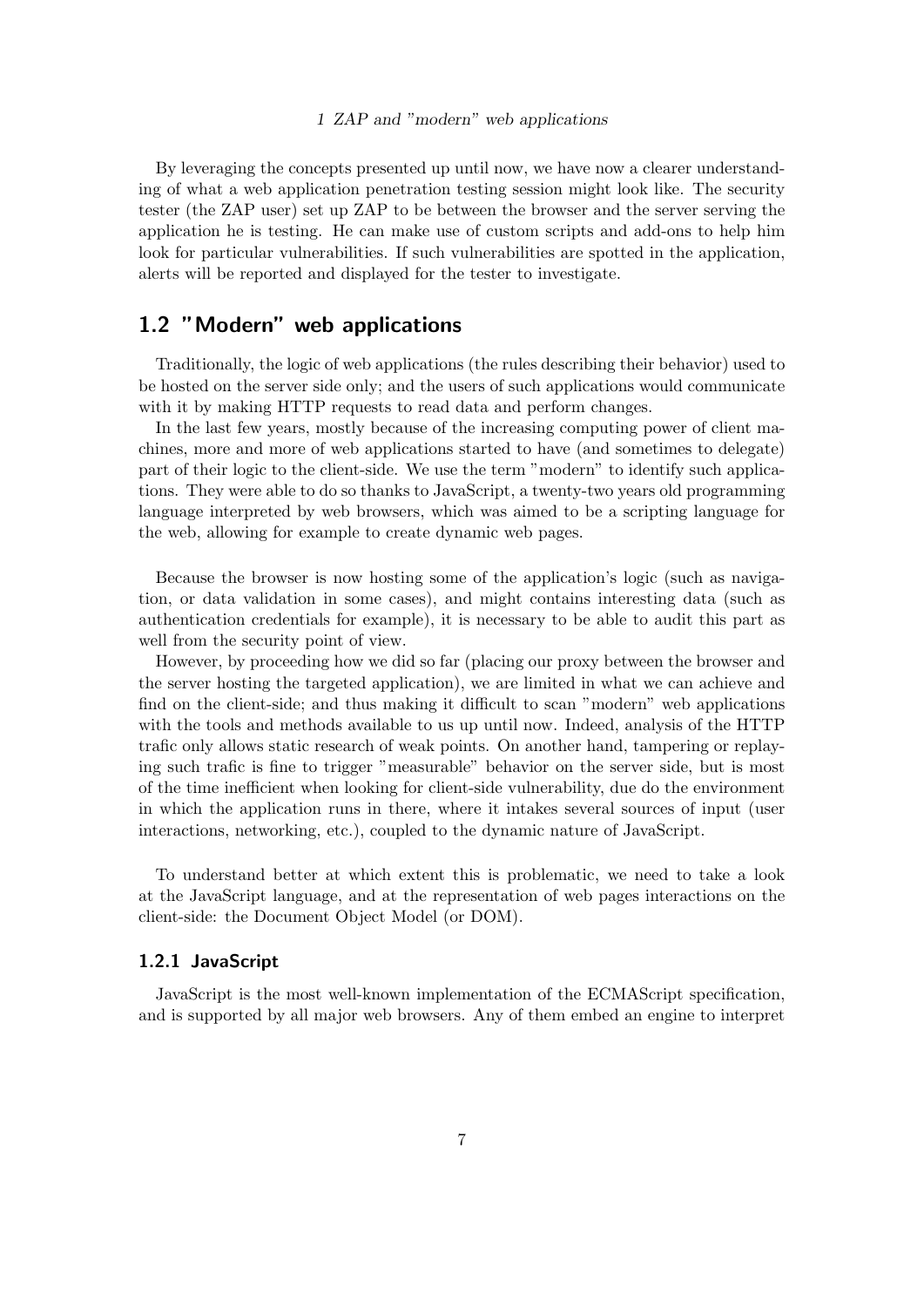the language, amongst the most famous are SpiderMonkey, V8, Chakra, and JavaScript-Core respectively for Firefox, Google Chrome, Internet Explorer / Edge, and Safari)<sup>[10](#page-7-1)</sup>.

JavaScript is a weakly typed, prototype-based, high level, interpreted language; but more importantly, it is its dynamic nature that makes it difficult to analyze statically: in particular because that new code can be added at runtime<sup>[11](#page-7-2)</sup>. And this is especially troublesome in an environment with a lot of external inputs: the web browser.

### <span id="page-7-0"></span>1.2.2 DOM

"When a web page is loaded, the browser creates a Document Object Model of the page, which is an object oriented representation of an HTML document, that acts as an interface between JavaScript and the document itself and allows the creation of dynamic web pages"<sup>[12](#page-7-3)</sup>.

Via this interface, JavaScript can then perform different kind of manipulations to the page: adding, modifying or removing HTML elements, react to events or create new ones.

These events management, done via the Event interface, is particularly interesting: it allows scripts to execute behavior in response of things happening during the life of a web page. Some of these events are generated by user interactions: mouse, keyboard or form, while others are generated by APIs: resource, network, etc. An exhaustive list of existing DOM events is available on MDN: [https://developer.mozilla.org/](https://developer.mozilla.org/en-US/docs/Web/Events) [en-US/docs/Web/Events](https://developer.mozilla.org/en-US/docs/Web/Events). Another interesting usage of the Event interface is the creation of custom events to tie a specific behavior to. With such a mechanism, one can write a reactive application: creating custom events to be emitted on certain conditions and trigger a specific behavior when that happen.

Getting back to our need of scanning web applications for client-side vulnerabilities, we can now see why this is troublesome for the two methods we have: scanning the HTTP response for known issues, and injecting content aiming to trigger something in the browser.

The scanned HTTP response contains HTML, as well as JavaScript (as we are talking about "modern" web applications). The first will be interpreted by web browsers to create the DOM representation they use. The latter will be interpreted as well, potentially leading to "direct" modifications of this DOM; or can create event listeners, which could lead to such DOM modifications, or at least make it difficult to keep track of what can happen in a page as it would depend on external input (user generated or not).

For example, one common use case (meant to speed up the load of a page) is to load data asynchronously, and then creates HTML elements containing this new content to be displayed.

In the end, our static analysis will miss most of the behavior that requires interactions to happen, and injecting content hoping to see an outcome in the browser would be

<span id="page-7-1"></span><sup>10</sup><https://en.wikipedia.org/wiki/JavaScript>

<span id="page-7-2"></span> $11$  Ibid.

<span id="page-7-3"></span><sup>12</sup>[https://en.wikipedia.org/wiki/Document\\_Object\\_Model](https://en.wikipedia.org/wiki/Document_Object_Model)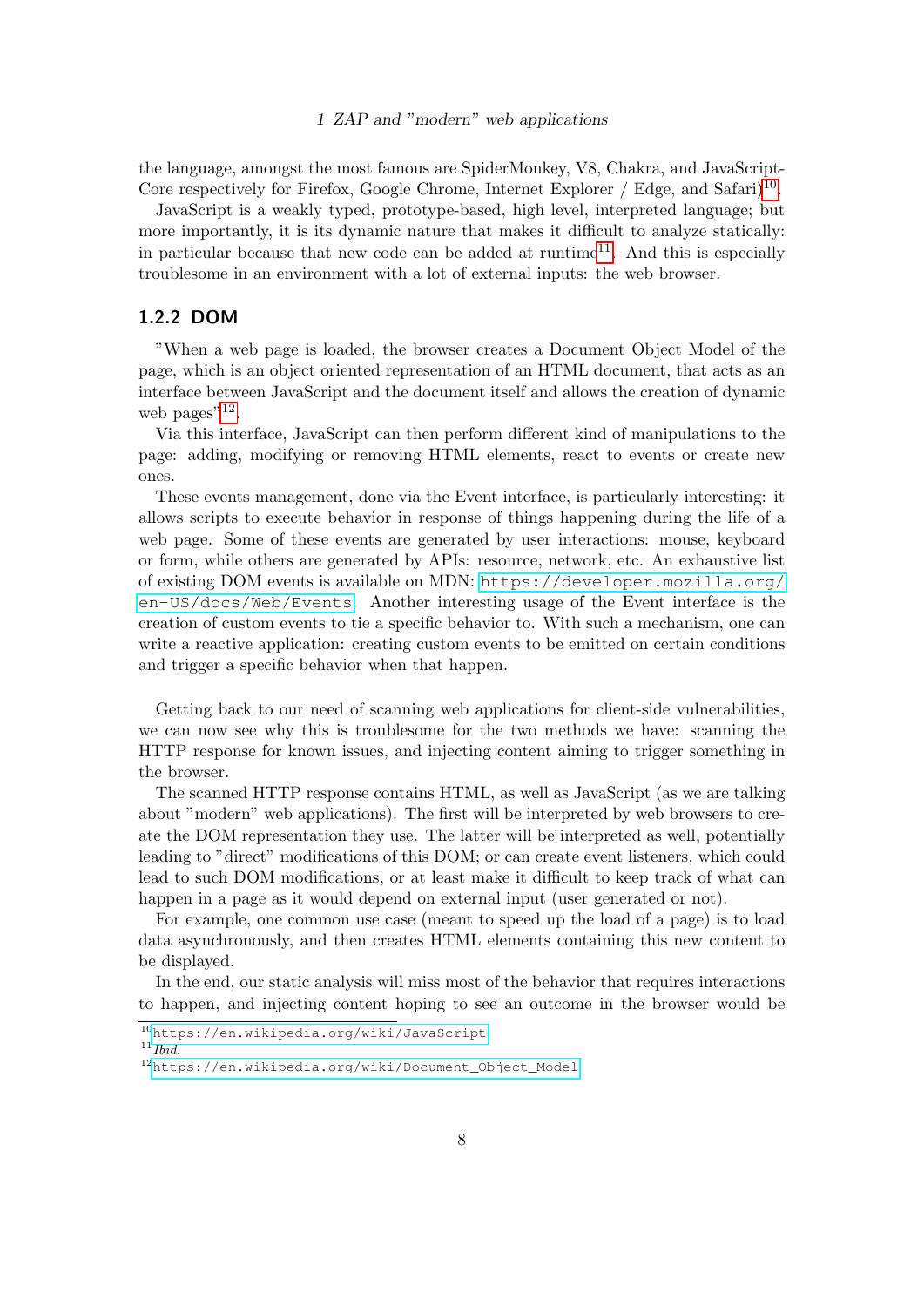naively optimistic as some really complex chain of events can be required for sources of vulnerabilities to appear on the page.

### <span id="page-8-0"></span>1.3 Our work

We wanted to enhance ZAP to be able to scan "modern" web applications. To answer the problematics previously discussed, we articulated our work around two ideas that will be presented in the next two chapters of this document.

The first one was to provide a way for security testers to run scripts in the browser and for those to be able to report informations back to ZAP. We need these scripts to run "alongside" targeted applications, or, in other words, with the ability to manipulate the same DOM and access the same data (having the same origin) than these. Our solution for that was to develop a ZAP add-on named the **FrontEndScanner**, which inner working will be presented in the next chapter.

Secondly, we wanted to enhance the API available in the browser for the scripts to be able perform "security related" actions. Indeed, the DOM and ECMAScript specifications are meant to solve web developers' needs, but do not provide the features we expect for debugging and even less for security testing. To be fair, we should mention the WebExtensions API, available for browser extensions developers, as this API provide interesting features for our use case. However, WebExtensions still lack of cross-browser compatibility: originally based on Google Chrome Extension API, the ensuing standard specification is still a draft<sup>[13](#page-8-1)</sup>, which Firefox has not yet completely implemented. This would have forced us to write and maintain plugins for each browser we wanted to support; and worse, it would have required our users to install extensions to their browsers, which some of them simply cannot do. In the end, our solution took the form of a JavaScript library named the **front-end-tracker** to add these "missing" tools. Once injected in a web page, all scripts can take advantage of the functionalities it exposes, in particular ZAPscripts, thanks to the FrontEndScanner.

<span id="page-8-1"></span><sup>13</sup>It can be consulted at the following address: <https://browserext.github.io/browserext/>.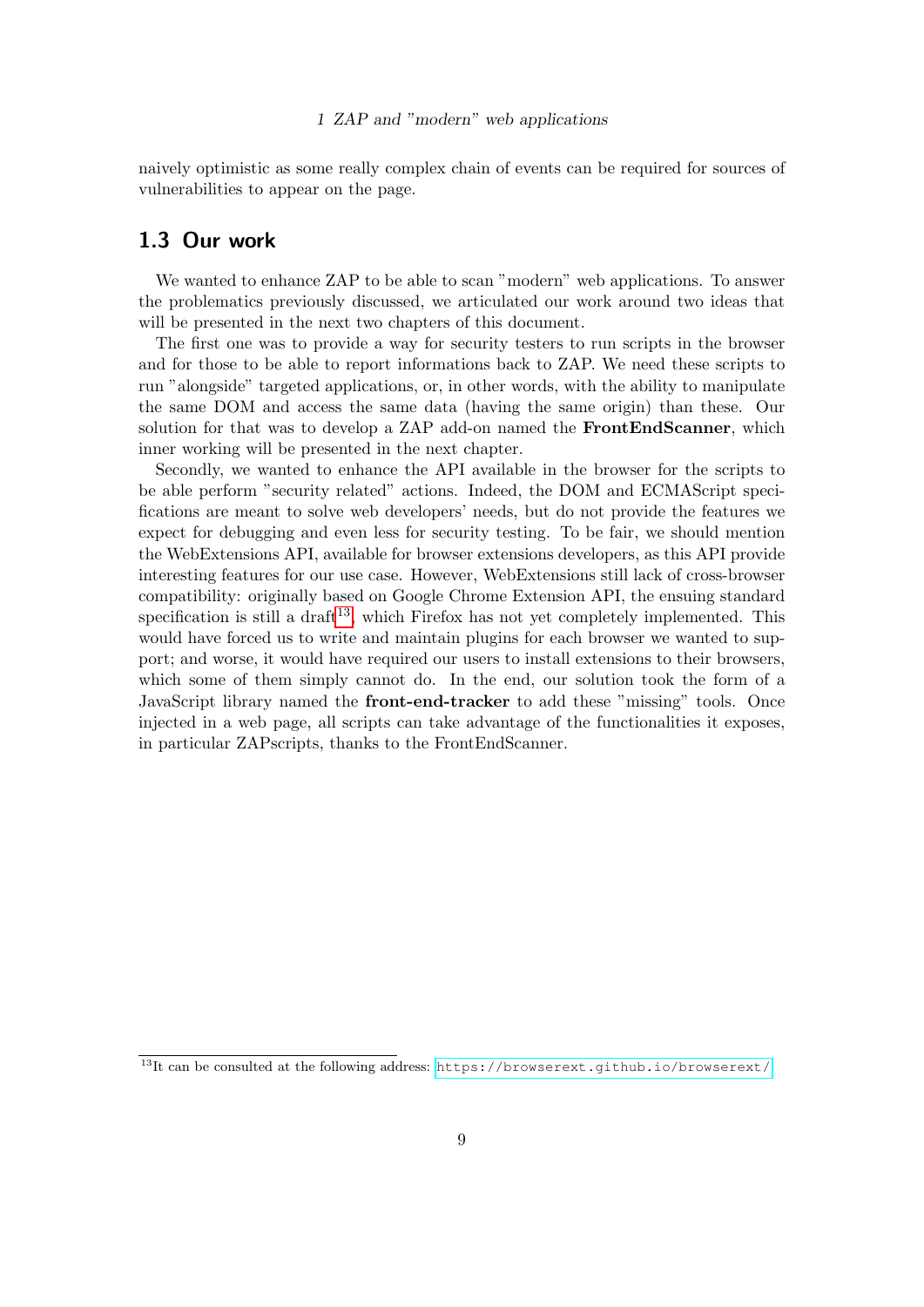<span id="page-9-0"></span>As discussed in the previous chapter, we needed a mean for our users (pentesters) to be able to look for client-side vulnerabilities by running scripts in the browser. There, we wanted those scripts to have access to the same DOM than the targeted application, and the permission to query the same data.

To answer that, we produced the FrontEndScanner ZAP add-on.

### <span id="page-9-1"></span>2.1 Presentation

When installed and enabled, it tampers with all HTTP responses passing through ZAP to inject a piece of JavaScript code containing custom logic, utility functions and scripts that our users wish to run in the browser. For the user scripts to be executable there, and to leverage the DOM API, we decided that they should be written in JavaScript, and injected as is into responses.

### <span id="page-9-2"></span>2.1.1 Same-origin policy (SOP)

"Under the policy, a web browser permits scripts contained in a first web page to access data in a second web page, but only if both web pages have the same origin. An origin is defined as a combination of URI scheme, host name, and port number.<sup>"[1](#page-9-3)</sup>

The SOP is enforced by web browsers and is implemented to prevent malicious pages to access sensitive data contained in other web pages they do not share the origin with. One common example of such sensitive data would be HTTP cookies, used to maintain authenticated user sessions via a stored secret value that only the authenticated client knows; if any other web page loaded in the browser could access this data, they would have a valid user session on the first page. For example, as an attacker, one could gain access to a user's session on <banking.com> by making them load a page under his control (let's say <evil.com>), and that would be problematic.

One advantage that we automatically gain by injecting our piece JavaScript directly into the HTTP response is that we do not have to worry about the SOP. Indeed, with our add-on, our JavaScript code ends up between the <head> and </head> tags of the document, and then the browser will interpret all the new content as being part of the targeted domain. For the browser, ZAP scripts will then look like any legitimate scripts from the website, and thus have the ability to perform the same actions and to have access to the same data.

<span id="page-9-3"></span><sup>1</sup>Source: [https://en.wikipedia.org/wiki/Same-origin\\_policy](https://en.wikipedia.org/wiki/Same-origin_policy).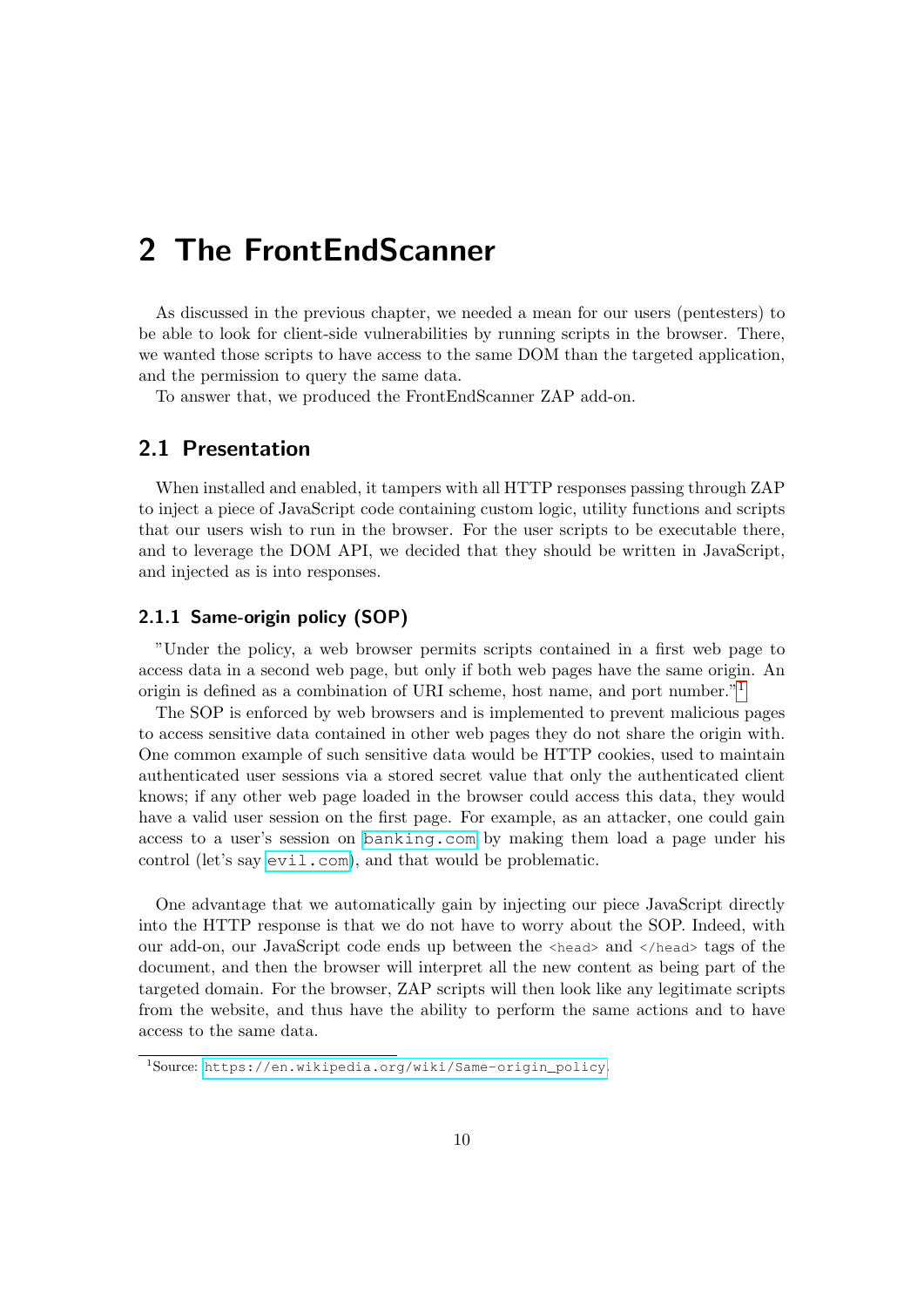### <span id="page-10-0"></span>2.1.2 Content Security Policy (CSP)

"Content Security Policy (CSP) is a computer security standard introduced to prevent cross-site scripting (XSS), clickjacking and other code injection attacks resulting from execution of malicious content in the trusted web page context. [...] CSP provides a standard method for website owners to declare approved origins of content that browsers should be allowed to load on that website." <sup>[2](#page-10-3)</sup>

As the previous one, this policy is enforced by web browsers. They do so by following the declaration sent by the website via the "Content-Security-Policy" header in the HTTP response. One common usage of it is to disallow inline JavaScript (contained in attributes of HTML elements or between  $\langle \text{script} \rangle \langle \text{script} \rangle$  tags), to refuse the use of dynamic code evaluation (via the use of eval or new Function), and to specify from which origins to allow content from (allowing the load of resources from a CDN for example).

Unfortunately, our approach does not work straightaway for websites including a CSP that disallows inline JavaScript, because ZAP adds the code in the page between < script></script> tags. It is necessary for now to remove the CSP header from HTTP responses<sup>[3](#page-10-4)</sup>. However, two issues have been raised in the ZAP repository: "Automatically manipulate CSP for it to work<sup>"[4](#page-10-5)</sup> and "Do not inject inlined JavaScript"<sup>[5](#page-10-6)</sup> and we hope to solve this problem with a more graceful solution.

### <span id="page-10-1"></span>2.2 The "Client-side JavaScript code"

So far, we have looked into what happen when HTTP responses pass through the proxy with our add-on enabled before being sent back to the browser: a piece of JavaScript code is injected inside the <head></head> tags. In this section, we will present a bit more in details what this JavaScript code is made of, and why.

### <span id="page-10-2"></span>2.2.1 The "frontEndScanner" object

The first key element to understand what is happening in the Client-side JavaScript code is the frontEndScanner object.

In JavaScript, objects are maps of key-value pairs. Keys are often called "properties" of the object; however, when a value associated with a key is a function, we prefer the term "method".

The current implementation of the frontEndScanner object contains two properties and one method, respectively:

<span id="page-10-3"></span><sup>2</sup>Source: [https://en.wikipedia.org/wiki/Content\\_Security\\_Policy](https://en.wikipedia.org/wiki/Content_Security_Policy).

<span id="page-10-4"></span><sup>3</sup>For example, by using one of the community script, available at the following address: [https://github.com/zaproxy/community-scripts/blob/](https://github.com/zaproxy/community-scripts/blob/75433c6253853560fa0eca4ec3fbc26b077b2e4f/proxy/Remove CSP.zst) [75433c6253853560fa0eca4ec3fbc26b077b2e4f/proxy/RemoveCSP.zst](https://github.com/zaproxy/community-scripts/blob/75433c6253853560fa0eca4ec3fbc26b077b2e4f/proxy/Remove CSP.zst).

<span id="page-10-5"></span><sup>4</sup><https://github.com/zaproxy/zaproxy/issues/4893>

<span id="page-10-6"></span>

<sup>5</sup><https://github.com/zaproxy/zaproxy/issues/4894>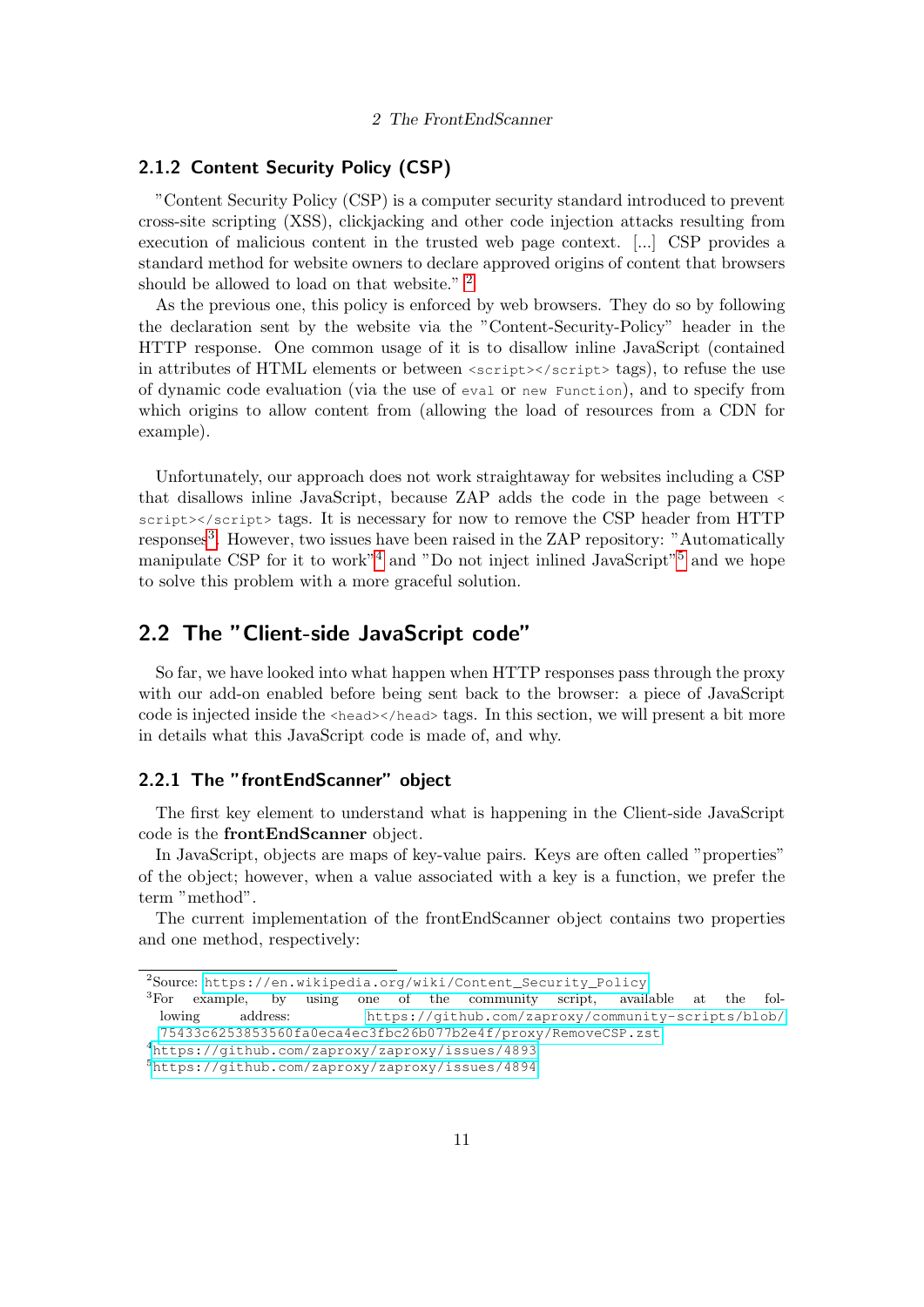- ZAPconstants to help scripts create alerts.
- The "mailbox": a "publish-subscribe" object for scripts to react to interesting events happening in the web page.
- An utility function to report alerts back to ZAP.

### ZAP constants

As presented in the first chapter, each alert has a risk and a confidence property, both are mandatory for it to be valid in ZAP. Those properties are enumerated types<sup>[6](#page-11-0)</sup>, and thus have a set of predefined possible values. These values, held in the frontEndScanner .zapAlertConstants property, which scripts have access to, need to be used when they create alerts that are valid from ZAP's point of view.

#### The "mailbox"

We will dive more in the details of the inner working of the mailbox (and which problem it solves) in the next chapter. For now, let's see it as an handy object which scripts can subscribe to, allowing them to react to what would be posted on it: events that are interesting from a debugging and security perspective<sup>[7](#page-11-1)</sup>. It is accessible via the frontEndScanner.mailbox variable.

#### <span id="page-11-3"></span>Report function

At last, the frontEndScanner object exposes a way for scripts to report their findings to be registered in ZAP.

The way for the Client-side JavaScript code to communicate with ZAP is via the "ZAP callback URL", which has the following format: <targeted domain name>/zapCallBackUrl /<random value>. The random value is unique and generated by ZAP, and is made known to the client side by being written during the injection.

When they pass through ZAP, HTTP requests for these URLs are intercepted and not forwarded. The random value from the URL is compared to what ZAP is expecting, and the request is not processed if they do not match. This is a security mechanism to prevent malicious pages to exploit ZAP. It is important for this random value not to be leaked by being accessible from other scripts on the target domain, and we do so by enclosing it in our report function<sup>[8](#page-11-2)</sup>. One nice side effect of this mechanism is that, from the browser perspective, requests to the "ZAP callback URL" fall completely under the SOP.

Another information enclosed in the function, and that is used to craft valid alerts from ZAP's perspective is the "historyReferenceId". ZAP relates alerts to the HTTP

<span id="page-11-0"></span> $6$ See: https://en.wikipedia.org/wiki/Enumerated type

<span id="page-11-1"></span><sup>7</sup>That could be notifications when DOM events are triggered, when storages are accessed, when the DOM is mutated, and so on.

<span id="page-11-2"></span><sup>8</sup>See: <https://developer.mozilla.org/en-US/docs/Web/JavaScript/Closures>.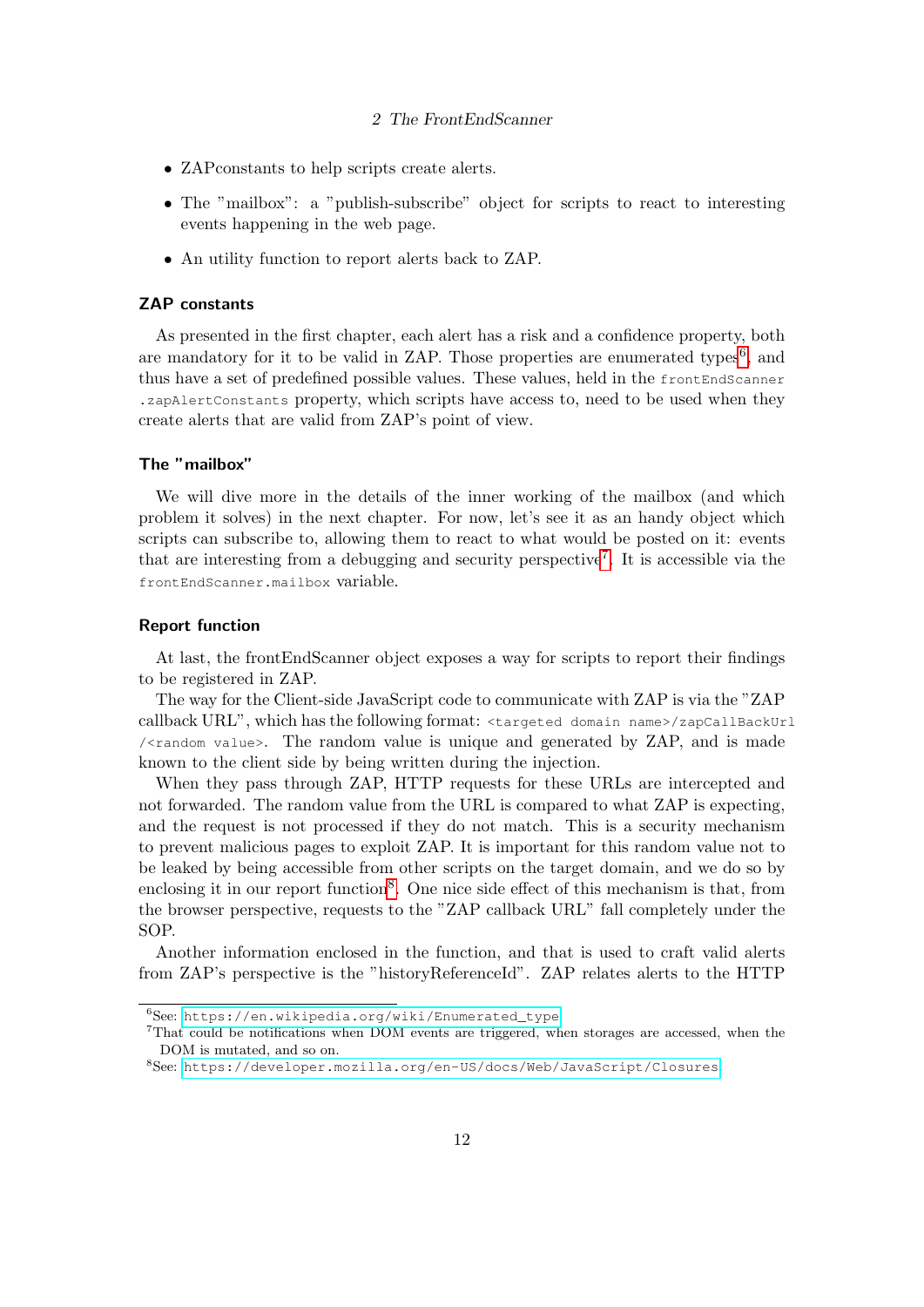requests and responses it analyzes. If one of the user scripts find a vulnerability in the web page it is analyzing, and wants to report it to ZAP, it needs to associate it with the corresponding HTTP exchange, which it cannot do without this historyReferenceId. Because it does not have the overview of the process, it needs to get this information from ZAP; and again, this is done as part of the injected Client-side JavaScript code.

In the end, our function has everything it needs to report individual alerts to ZAP, by passing them as an object parameter: frontEndScanner.reportAlertToZap(alertData).

### <span id="page-12-0"></span>2.2.2 User defined scripts

Another big aspect of the Client-side JavaScript code is that it contains all the scripts that a user wishes to run in the targeted page.

Thanks to the "Scripts" add-on included by default in ZAP, users have access to different pre-defined scripts, and can even write their own. From the script pane, they can enable or disable them based on the actions they want to be performed. Depending on their type, scripts are run under different circumstances<sup>[9](#page-12-1)</sup>.

Because there was no way to run ZAP scripts in the browser before, there was no existing type representing ones that would. Therefore, we introduced two new types of scripts: "Client side Passive Scan scripts" and "Client side Active Scan scripts". They are similar to the existing "Passive Scan scripts" and "Active Scan scripts" types, except they are meant to be run in the browser. In that sense the "active" one designates scripts that interacts with the application and can potentially alter its content, while the "passive" type should not<sup>[10](#page-12-2)</sup>.

By default, only the enabled client-side passive scripts are injected in the HTTP response. Each of the injected script is injected into the body of a JavaScript function, which one takes the frontEndScanner object we presented earlier as a parameter; the function names are stored in an array for referencing. Thanks to this implementation, each script can make use of the ZAP constants, the mailbox and the report function we described earlier.

At last, the Client-side JavaScript code calls every one of these functions, resulting in the execution of users scripts in the targeted application. Voila!

<span id="page-12-1"></span><sup>9</sup>See: [https://github.com/zaproxy/zap-core-help/wiki/HelpAddonsScriptsScripts#](https://github.com/zaproxy/zap-core-help/wiki/HelpAddonsScriptsScripts#script-types) [script-types](https://github.com/zaproxy/zap-core-help/wiki/HelpAddonsScriptsScripts#script-types) for more types and information.

<span id="page-12-2"></span> $10$ We would prefer to be writing could not, but so far, there is nothing implemented that enforces the differentiation between the two.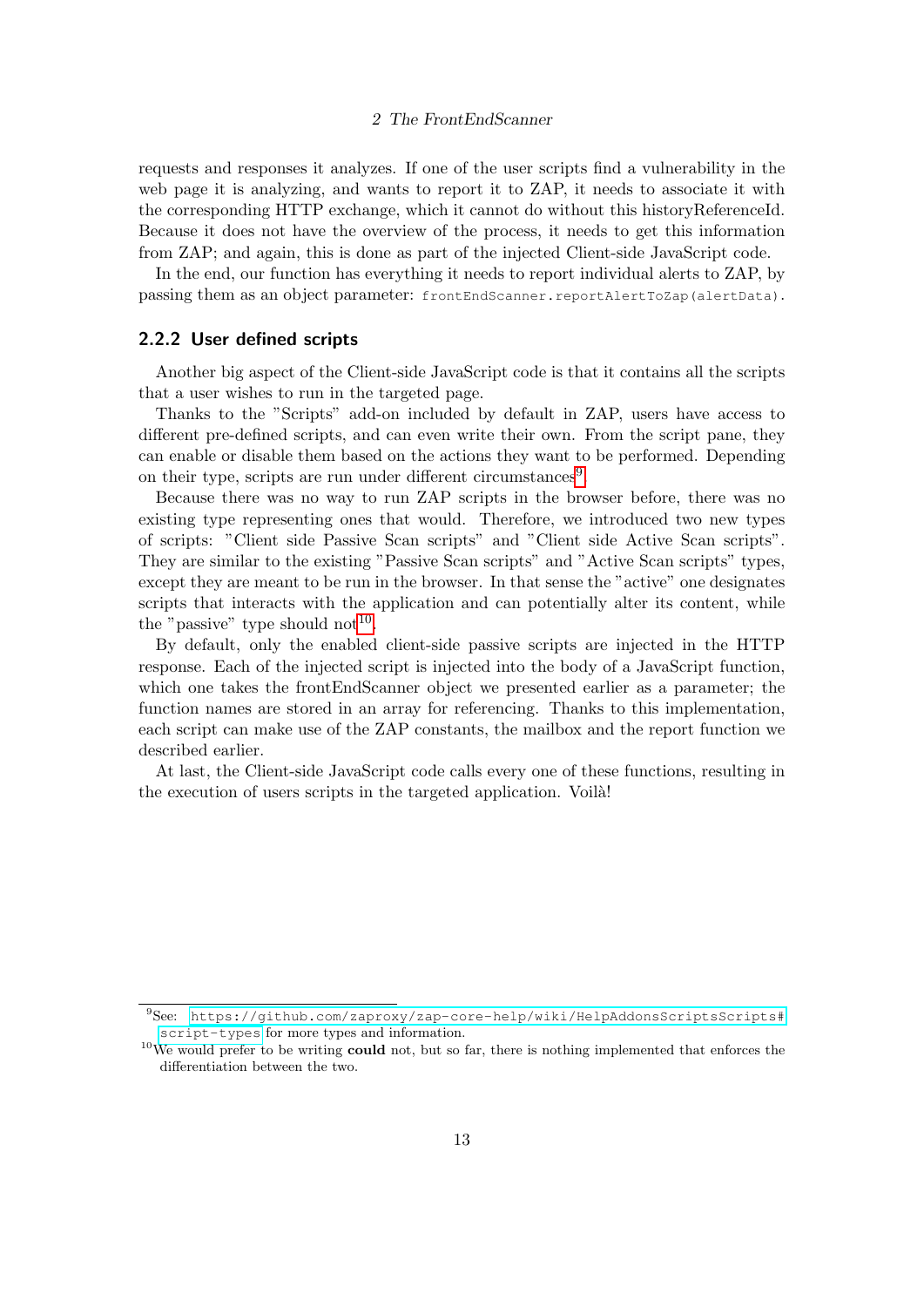<span id="page-13-0"></span>The previous chapter described how we gave ZAP users the ability to run scripts in the browser, alongside the application they are testing. However, we found that the browser lacked the features for the scripts to be able to test "modern" web applications to their full extent.

## <span id="page-13-1"></span>3.1 "Missing" features

Here are a couple of examples of what we would like scripts users to have access to, or be able to do. How we implemented the answer to these needs will be presented in the following section.

### <span id="page-13-2"></span>3.1.1 DOM events

Modern web applications rely a lot on DOM events to interact with users. By creating listeners, they can hook events to functions, which will be run when the former occur.

For example, imagining that there is an HTML element in the page with the id anid, the following code will end up writing a message to the console every time a click happens on it.

```
var element = document.getElementById('an-id');
element.addEventListener('click', function (event) {
    console.log(event + ' happened');
});
```
As mentioned in the first chapter, in "modern" web applications, some complex chain of interactions might be necessary for the source of a vulnerability to appear (for example, a click on a "Log In" button leading to the apparition of an <input> tag, subject to an SQL injection). Before being able to automatically replay those interactions, we would need first to remember them. To do so, we would like to be notified when those events are triggered during the lifetime of the application.

### <span id="page-13-3"></span>3.1.2 DOM mutations

Another thing that "modern" applications do a lot is mutating the DOM. Indeed, instead of resending an HTTP request to update the content from an HTTP response (which takes a lot of time), they use JavaScript to manipulate the loaded DOM to change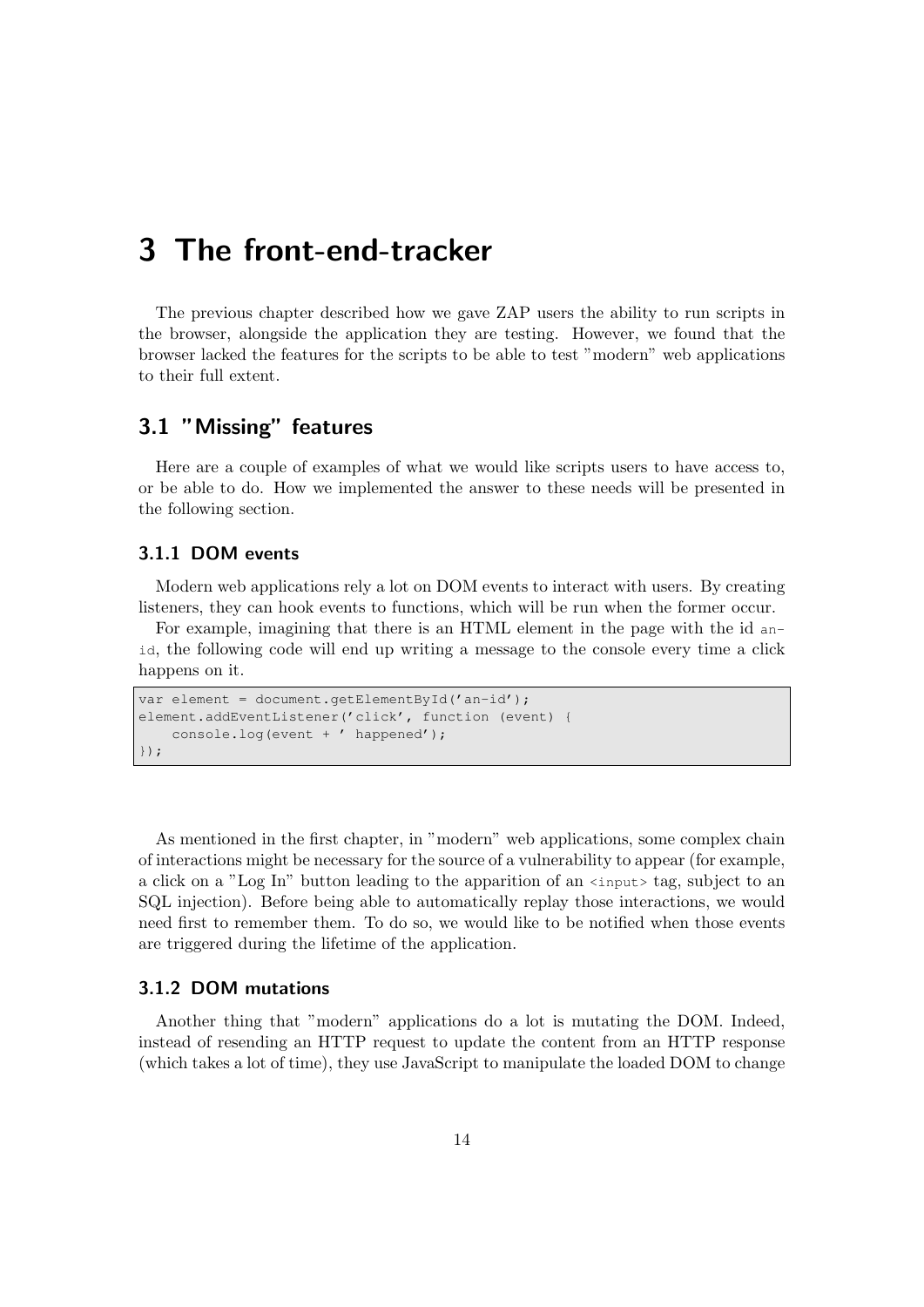pieces of the HTML tree. So, they can remove, add or modify almost any (if not all) HTML elements or their attributes.

In the case of the example presented earlier, detecting the creation of the  $\langle$ input element and recognizing it as an "interesting thing" (the apparition of a potential source of vulnerability) is a necessary step before testing any kind of injection on it. More generally, we would like to be notified when anything that takes input from users of the application appears in the page.

### <span id="page-14-0"></span>3.1.3 Interactions with storages

To persist data directly in the browser, web pages scripts can use the "sessionStorage" and the "localStorage". They both can be accessed via the Storage interface<sup>[1](#page-14-3)</sup>.

From a security perspective, we want to be able to detect whenever those storages are accessed, in particular when secrets are stored (such as  $JWT<sup>2</sup>$  $JWT<sup>2</sup>$  $JWT<sup>2</sup>$ ).

### <span id="page-14-1"></span>3.1.4 XMLHttpRequest (XHR) calls

XHR[3](#page-14-5) helps applications query data asynchronously; again, it avoids the overhead of having a full HTTP exchange when only a piece of the web page needs to be updated. Nowadays, XHR is a very common way to pull down data from a web server exposing an HTTP API.

By monitoring such exchanges, we could detect when data is transferred between the front-end and the back-end of an application. That could lead to learn secrets, or just knowledge about the structure of it: the format of data it manipulates, the features it exposes, and so on.

#### <span id="page-14-2"></span>3.1.5 postMessage calls

"postMessage" is a method exposed by the "Client" interface<sup>[4](#page-14-6)</sup>; it is a mechanism with which pages can communicate between themselves. To watch over the communications of our application, it could be interesting to inspect messages entering and leaving it.

To react to messages, a "Worker"<sup>[5](#page-14-7)</sup>, a "SharedWorker"<sup>[6](#page-14-8)</sup> or a "Window"<sup>[7](#page-14-9)</sup> use the "addEventListener" mechanism presented earlier to hook to the "message" event. Because of that, the reception of messages will be dealt with by dealing with DOM events in general.

In the end, we still need a way to monitor calls to "postMessage".

<span id="page-14-3"></span><sup>1</sup>See: <https://developer.mozilla.org/en-US/docs/Web/API/Storage>.

<span id="page-14-4"></span><sup>&</sup>lt;sup>2</sup> Json Web Tokens, often used as a proof of identity to maintain an authenticated user session. See <https://jwt.io/> for more informations.

<span id="page-14-5"></span><sup>3</sup>See: [https://developer.mozilla.org/en-US/docs/Glossary/XHR\\_\(XMLHttpRequest\)](https://developer.mozilla.org/en-US/docs/Glossary/XHR_(XMLHttpRequest)).

<span id="page-14-6"></span><sup>4</sup>See: <https://developer.mozilla.org/en-US/docs/Web/API/Client/postMessage>.

<span id="page-14-7"></span><sup>5</sup>See: <https://developer.mozilla.org/en-US/docs/Web/API/Worker>.

<span id="page-14-8"></span><sup>6</sup>See: <https://developer.mozilla.org/en-US/docs/Web/API/SharedWorker>.

<span id="page-14-9"></span><sup>7</sup>[See:https://developer.mozilla.org/en-US/docs/Web/API/Window](See: https://developer.mozilla.org/en-US/docs/Web/API/Window).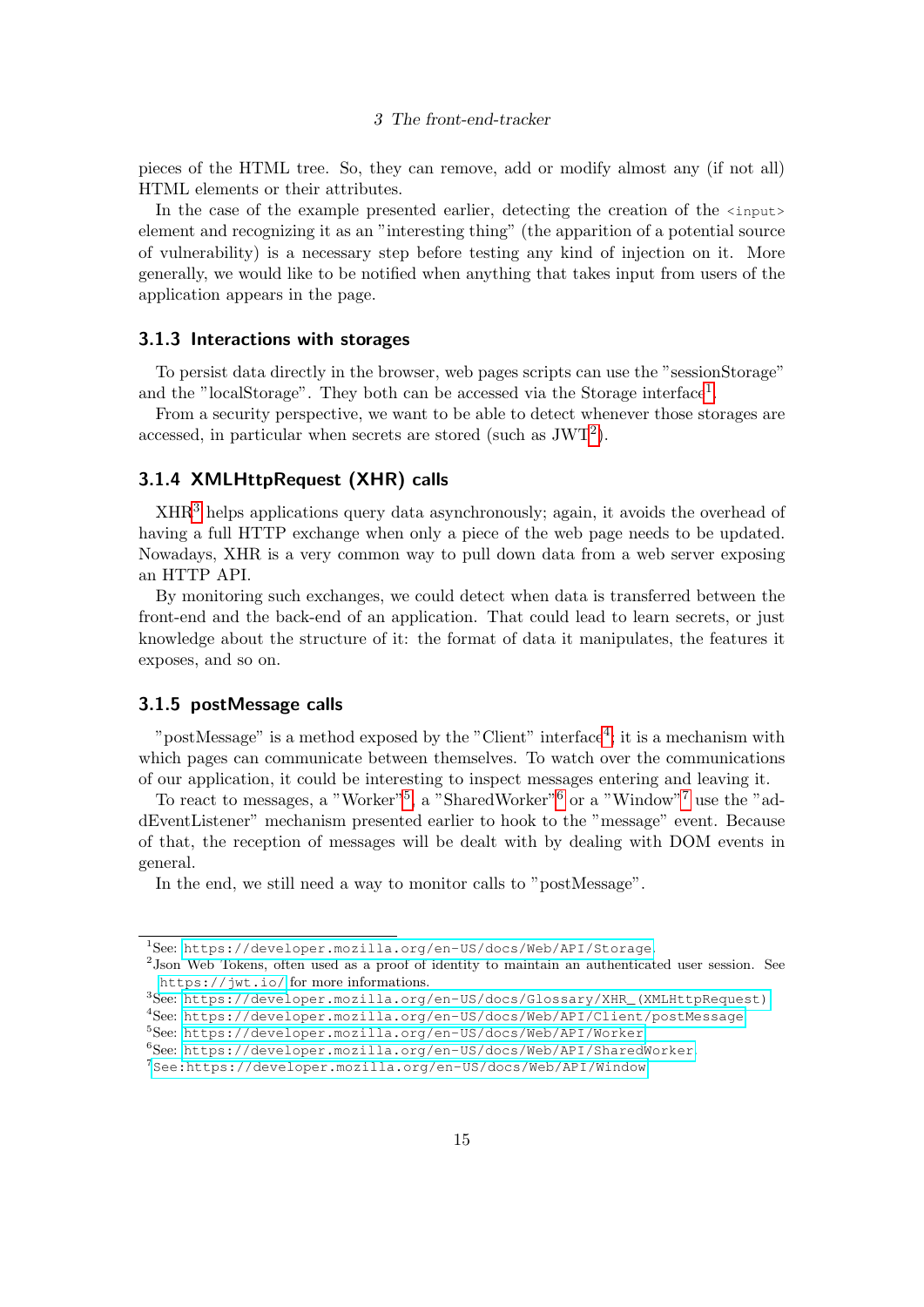And what else we did not think yet about!

### <span id="page-15-0"></span>3.2 Implementation

Ideally, we need a way to report when these features are called, without interrupting them. By taking advantage of the functional nature of JavaScript, especially the fact that functions are first-class citizens<sup>[8](#page-15-2)</sup>, we were able to do so with what we called **hooks**.

### <span id="page-15-1"></span>3.2.1 Hooks

Hooks are the way by which the standard behaviors we have presented in the previous section (DOM events, Storage interactions), are wrapped into custom functions written by us. By doing so, we can intercept when those features are called, do some kind of reporting (or even modification) before triggering the expected behavior.

In the current implementation, our custom function does a couple of things:

- 1. It prevents the default behavior from happening<sup>[9](#page-15-3)</sup>.
- 2. It reports the called function and the arguments that has been passed to it by posting to the mailbox (more on that later).
- 3. It calls the function, with the original parameters.
- 4. It recreates and dispatches<sup>[10](#page-15-4)</sup> the event in the case its default behavior had been prevented.

Here is what it would look like, for example to wrap the  $\det^{-1}$  function from the Storage interface. For the sake of the example, the code has been simplified to be more explicit.

```
const oldGetItem = Storage.prototype.getItem;
  Storage.prototype.getItem = function (...args) {
      mailbox.publish(
5 'storage',
        {action: 'get', args: args}
      );
      return oldGetItem(...args);
  }
```
<span id="page-15-2"></span><sup>8</sup>Source: <https://en.wikipedia.org/wiki/Javascript#Functional>.

<span id="page-15-3"></span><sup>&</sup>lt;sup>9</sup>This is mandatory as some behaviour would break the reporting. For example clicks on  $\langle a \rangle \ldots \langle a \rangle$ pointing to a different origin would make the window loads another page, and our asynchronous

<span id="page-15-4"></span>reporting would sadly never be called.<br> $^{10}\mathrm{S} \mathrm{e} \mathrm{e}$ https://develop [https://developer.mozilla.org/en-US/docs/Web/API/EventTarget/](https://developer.mozilla.org/en-US/docs/Web/API/EventTarget/dispatchEvent) [dispatchEvent](https://developer.mozilla.org/en-US/docs/Web/API/EventTarget/dispatchEvent).

<span id="page-15-5"></span><sup>11</sup>See: <https://developer.mozilla.org/en-US/docs/Web/API/Storage/getItem>.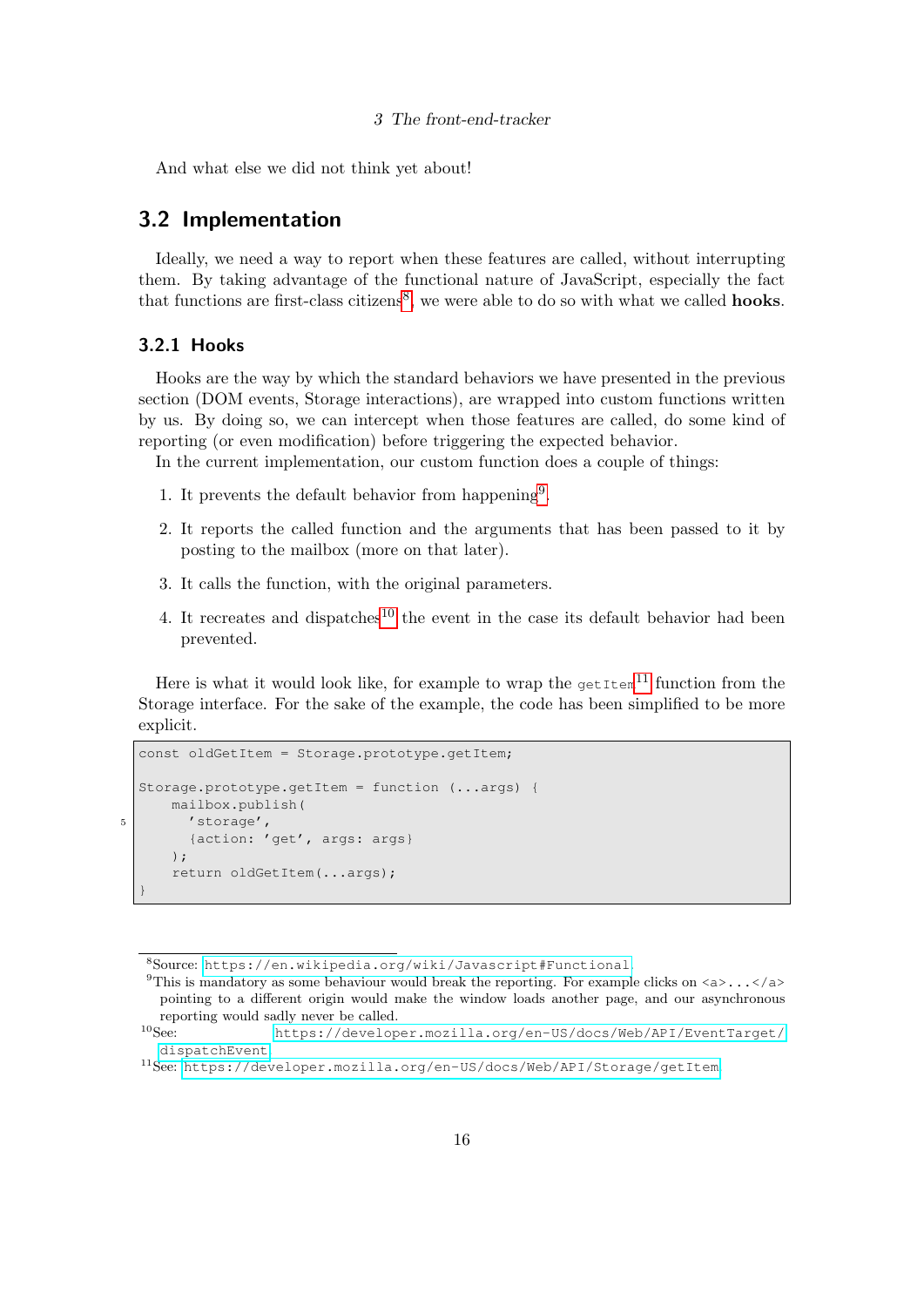The hook for DOM events wraps "addEventListener" from the "EventTarget" inter- $f \text{ace}^{12}$  $f \text{ace}^{12}$  $f \text{ace}^{12}$ . By doing so, we can make sure that every time a behavior is bond to a script, it gets changed to inject some reporting code around the expected behavior.

The hook for Storage wraps "getItem", "setItem" and "removeItem" from the "Stor-age" interface<sup>[13](#page-16-2)</sup> Again, this ensures that every time a script interacts with any storage, we will know it.

Unfortunately, we did not have the time to implement all the hooks that we hoped  $to<sup>14</sup>$  $to<sup>14</sup>$  $to<sup>14</sup>$ . So far only the ones for DOM events and Storage are available, and therefore, the hooks for DOM mutation, XHR and postMessage are still missing.

However, the problems that we are trying to solve, and the way we wanted to tackle them are really similar to what the web compatibility team at Mozilla want to deal with their "tinker-tester-developer-spy" plugin<sup>[15](#page-16-4)</sup>.

Most of the heavy lifting has been done on their side, and even though integration is not trivial<sup>[16](#page-16-5)</sup>, the hooks to deal with DOM mutations and XHR calls are already working in their plugin.

### <span id="page-16-0"></span>3.2.2 The mailbox

The mailbox is the core of the reporting capability of the front-end-tracker. It is a "publish-subscribe" object: wrappers created by hooks will publish messages to it (as shown in the previous dummy example), and whichever script in a web page can subscribe to it, as it is exposed as a global variable in the window. Furthermore, the mailbox is "topic based" means each message is assigned a topic (as a String), so subscribers can be notified only when messages under a topic that interest them is posted to the mailbox.

Subscribing to the mailbox means binding a function to the reception of a message of a given topic. For example, one can log DOM events' information by subscribing to the "dom-events" topic, and calling the JavaScript printing function on the received data, as shown in the following code:

```
const topic = 'dom-events';
2 \text{ [mailbox.subscripte (topic, function } (\underline{\ } , \underline{\ } )console.log(data);
   });
```
<span id="page-16-1"></span><sup>12</sup>See: <https://developer.mozilla.org/en-US/docs/Web/API/EventTarget>.

<span id="page-16-2"></span><sup>13</sup>See: <https://developer.mozilla.org/en-US/docs/Web/API/Storage>.

<span id="page-16-3"></span><sup>14</sup>You can see the current availabel hooks at the following address: [https://github.com/zaproxy/](https://github.com/zaproxy/front-end-tracker/tree/master/src/hooks) [front-end-tracker/tree/master/src/hooks](https://github.com/zaproxy/front-end-tracker/tree/master/src/hooks).

<span id="page-16-4"></span><sup>&</sup>lt;sup>15</sup>Meant to help web developers to debug the web applications for compatibility issues. Available at the address: <https://github.com/webcompat/tinker-tester-developer-spy>.

<span id="page-16-5"></span><sup>&</sup>lt;sup>16</sup>As it requires a very powerful technique from a developer's arsenal: copy pasting code from a project to another. It has been documented here: [https://github.com/zaproxy/front-end-tracker/](https://github.com/zaproxy/front-end-tracker/wiki/Hooks#create-and-update) [wiki/Hooks#create-and-update](https://github.com/zaproxy/front-end-tracker/wiki/Hooks#create-and-update), and an issue to find a more elegant solution has been raised: <https://github.com/webcompat/tinker-tester-developer-spy/issues/13>.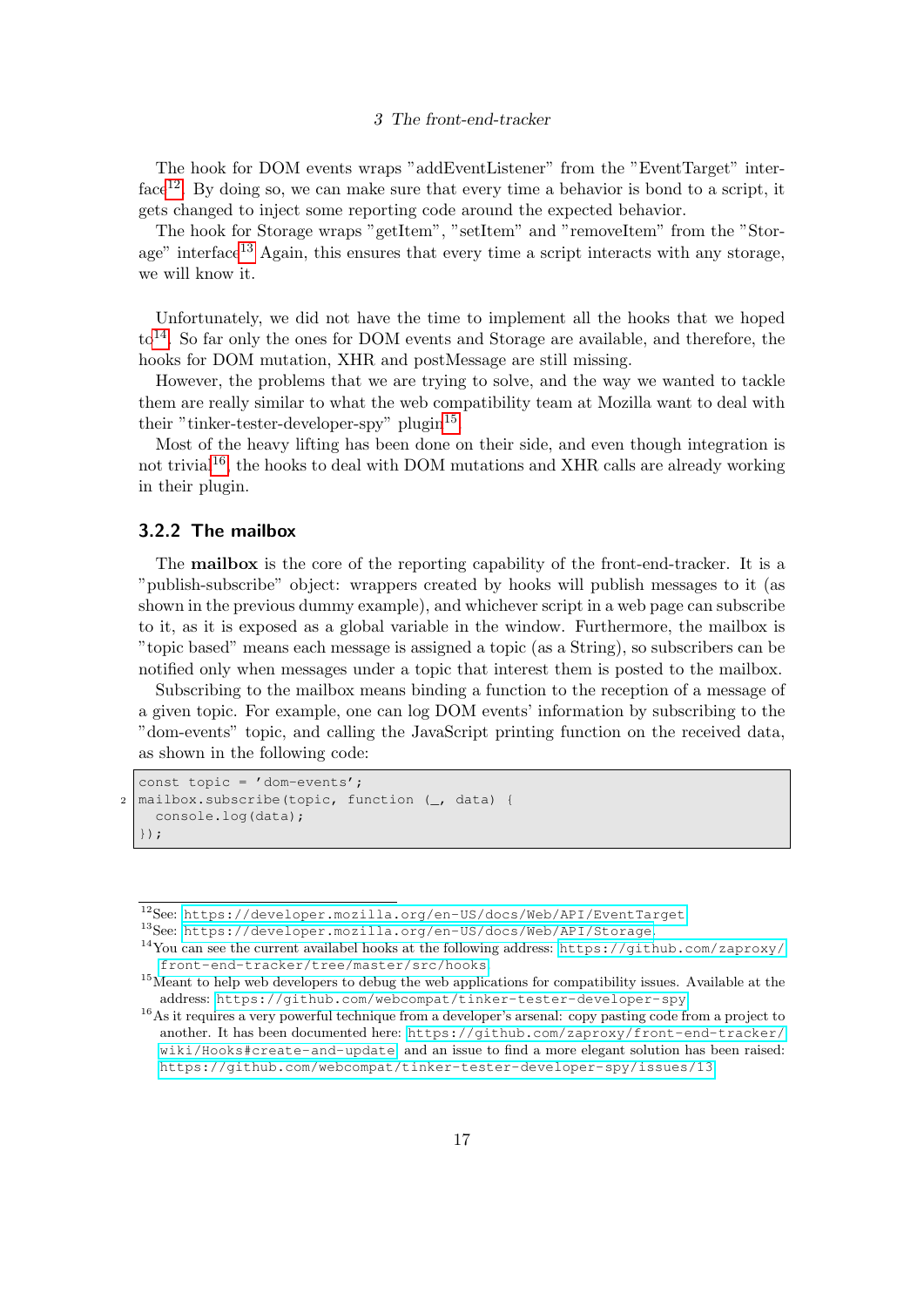### <span id="page-17-0"></span>3.3 The library

### <span id="page-17-1"></span>3.3.1 Constraints

As mentioned earlier in this document, "modern" web applications rely heavily on event listeners to build reactive applications. Recent frameworks and libraries will abuse this mechanism as soon as they will be loaded in the page. To get relevant debugging capabilities, it is important for our hooks to run before these scripts, so they can inject debugging code (which role is to post relevant informations to the mailbox) when event listeners are added.

Note that in the previous chapter, I explained that the FrontEndScanner add-on injects the client-side JavaScript code in the <head></head> tags, on top of the page. This is exactly for this reason: to make sure that it is the first script loaded and interpreted by the browser.

ZAP lets users pick the browser of their choice when testing web applications... Or almost. The team carries the effort of supporting only "major" recent browsers, *i.e* the latest versions of Mozilla Firefox and Google Chrome. We wanted it to stay like that, so our front-end-tracker needs to be compatible with at least those two browsers.

I already mentioned in the course of the first chapter that we wanted to avoid developing browser extensions: the API did not seem mature enough, we preferred to maintain a single tool and we wanted to avoid adding an extra installation step for ZAP users. Furthermore, this would de facto eliminate all the browsers we did not write an extension for from the list of our supported platforms.

### <span id="page-17-2"></span>3.3.2 JavaScript modules

In the browser, the way to add script functionalities is by loading them or writing them inside  $\langle \text{script} \rangle$   $\langle \text{script} \rangle$  tags. One of the major downside of this approach is that it pollutes the global namespace, as declared functions are attached to the window scope. By doing so, it makes them "public" as well, which is less than ideal if we want the other scripts in the web page not to know some implementation details (such as a secret random value used in the way we communicate with ZAP for example<sup>[17](#page-17-3)</sup>).

Node.js<sup>[18](#page-17-4)</sup>, has a notion of "module", which regroup a set of functions and data in an object that can be imported in an application<sup>[19](#page-17-5)</sup> It has a nice explicit syntax to express the load of modules in a script.

var module = require('my-module');

Example of module import in Node.js

<span id="page-17-3"></span><sup>&</sup>lt;sup>17</sup>More details have been provided in the section [2.2.1.](#page-11-3)

<span id="page-17-4"></span><sup>&</sup>lt;sup>18</sup>"An open-source, cross-platform JavaScript run-time environment that executes JavaScript code outside of a browser.", source: <https://en.wikipedia.org/wiki/Node.js>

<span id="page-17-5"></span><sup>19</sup>See: [https://www.w3schools.com/nodejs/nodejs\\_modules.asp](https://www.w3schools.com/nodejs/nodejs_modules.asp).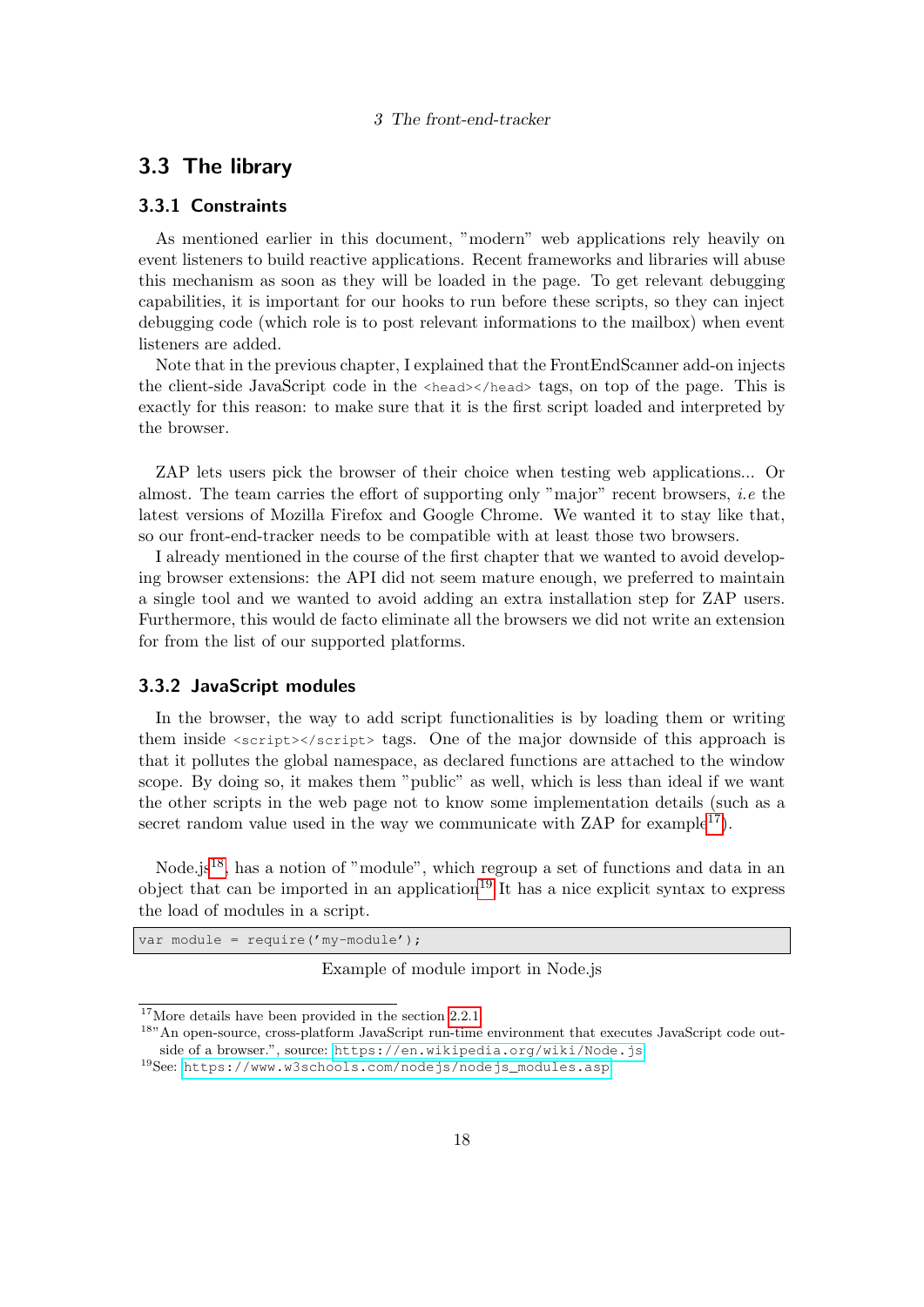It is possible to simulate such a module system in the browser, by using what is called "the module pattern", which makes use of JavaScript objects and immediately-invoked function expression<sup>[20](#page-18-2)</sup>.

By using a module bundler<sup>[21](#page-18-3)</sup>, it is possible to write scripts importing modules using the Node.js require syntax, and have them working in the browser by transforming them upfront to use the module pattern. Note that this does not happen at runtime: it is a build step which result is then used in the browser.

### <span id="page-18-0"></span>3.3.3 Node Package Manager (npm)

"npm is the package manager for JavaScript"<sup>[22](#page-18-4)</sup>, and it is possible for anyone to publish their code to their registry. Are called JavaScript packages the groupings of one or more module(s) together for easier distribution. That is under this format that we decided to release our front-end-tracker: by publishing it as a package on the npm registry, at the following endpoint: [https://www.npmjs.com/package/@zaproxy/](https://www.npmjs.com/package/@zaproxy/front-end-tracker) [front-end-tracker](https://www.npmjs.com/package/@zaproxy/front-end-tracker).

### <span id="page-18-1"></span>3.3.4 Usage

So, for an application to make use of the front-end-tracker, it just has to require(' front-end-tracker') after having installed it via npm. However, as mentioned, because this is meant to be used in the browser, the code requiring our tool needs to be passed through a module bundler for it to be transformed into a "browser-interpretable" script, that we often call the bundled version of the script.

For users that are not familiar with JavaScript build systems, we wanted to make the front-end-tracker available on <unpkg.com>, a popular "content delivery network for everythin on npm<sup>"[23](#page-18-5)</sup>. Unfortunately, we did not have the time to carry this task through completion, but we hope to see the related issue<sup>[24](#page-18-6)</sup> answered in a near future.

There is a common case where one can not modify the targeted application code to inject the front-end-tracker bundled script. It is common because ZAP users and security testers in general often do not control applications they test, even less they own them.

In this situation, being able to arbitrarily inject the front-end-tracker into any web page is needed. Before developing the FrontEndScanner for example, we expected to be able to do exactly that to be able to test our front-end-tracker on popular websites.

<span id="page-18-2"></span><sup>20</sup>See: [https://medium.com/sungthecoder/javascript-module-module-loader-module-b](https://medium.com/sungthecoder/javascript-module-module-loader-module-bundler-es6-module-confused-yet-6343510e7bde#6b16)undler-es6-modul [6b16](https://medium.com/sungthecoder/javascript-module-module-loader-module-bundler-es6-module-confused-yet-6343510e7bde#6b16).

<span id="page-18-3"></span> $^{21}$ See: [https://stackoverflow.com/questions/38864933/what-is-difference-between-](https://stackoverflow.com/questions/38864933/what-is-difference-between-module-loader-and-module-bundler-in-javascript#answer-42317497)module-loader-an [answer-42317497](https://stackoverflow.com/questions/38864933/what-is-difference-between-module-loader-and-module-bundler-in-javascript#answer-42317497).

<span id="page-18-4"></span><sup>22</sup>Source: <https://www.npmjs.com/>.

<span id="page-18-5"></span><sup>23</sup>Source: <https://unpkg.com/>.

<span id="page-18-6"></span> $^{24}$ See: <https://github.com/zaproxy/front-end-tracker/issues/5>.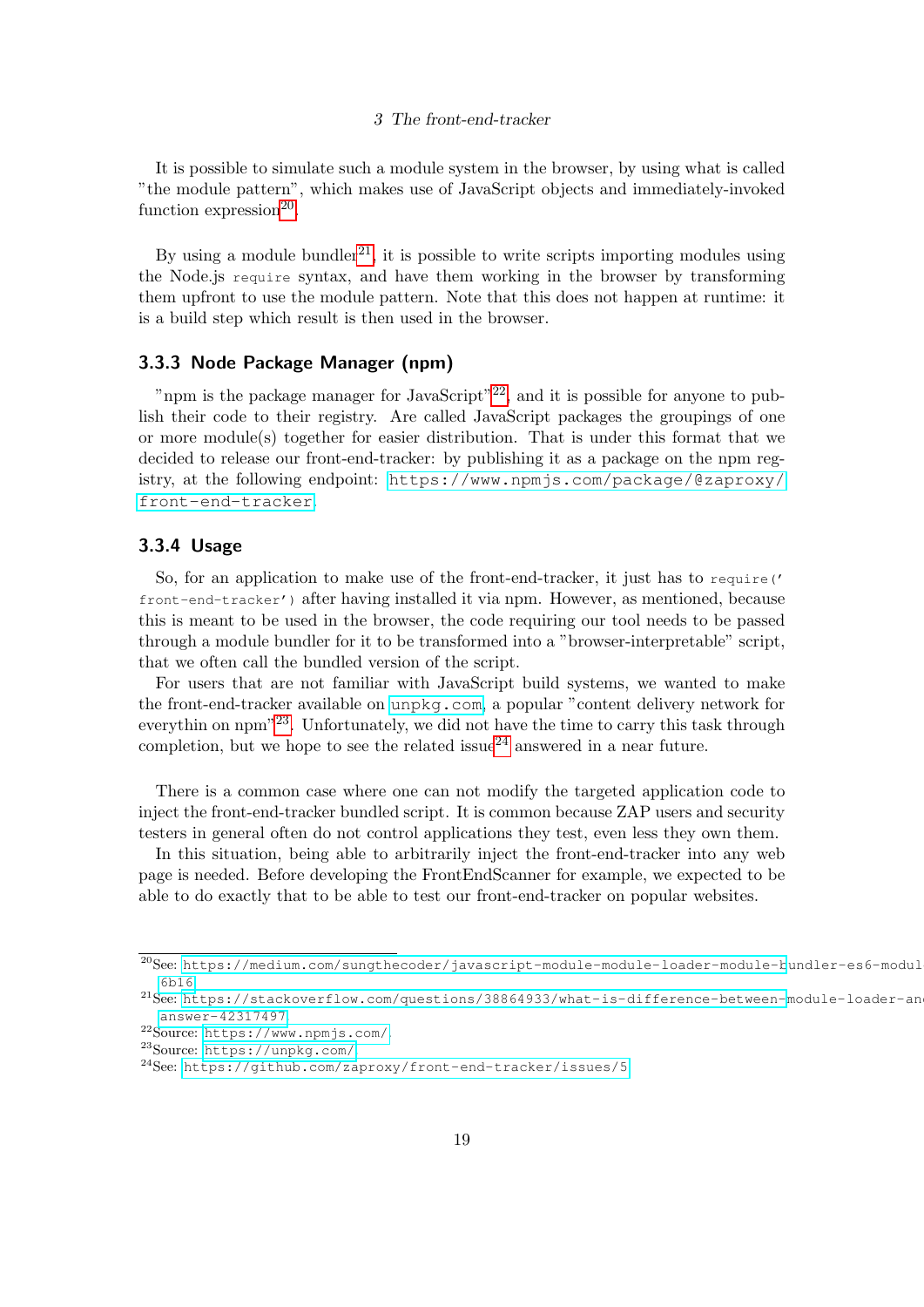For that, we advised a solution and wrote a ZAPHTTP Sender script to add custom JavaScript on top of any web page, and we made it available in the community scripts<sup>[25](#page-19-0)</sup>. By turning it on in ZAP, and using it to load the bundled front-end-tracker from a file, one can tamper with any HTTP response passing through their proxy to add our beloved tool to the HTML it contains.

In the end, despite being a central piece of the FrontEndScanner without which it would not be as powerful, the front-end-tracker was designed and developed to be a completely standalone component. Because of that, anyone can make use of it to help them debug their own application.

<span id="page-19-0"></span><sup>25</sup>Available at the following address: [https://github.com/zaproxy/community-scripts/](https://github.com/zaproxy/community-scripts/blob/master/httpsender/inject_js_in_html_page.js) [blob/master/httpsender/inject\\_js\\_in\\_html\\_page.js](https://github.com/zaproxy/community-scripts/blob/master/httpsender/inject_js_in_html_page.js).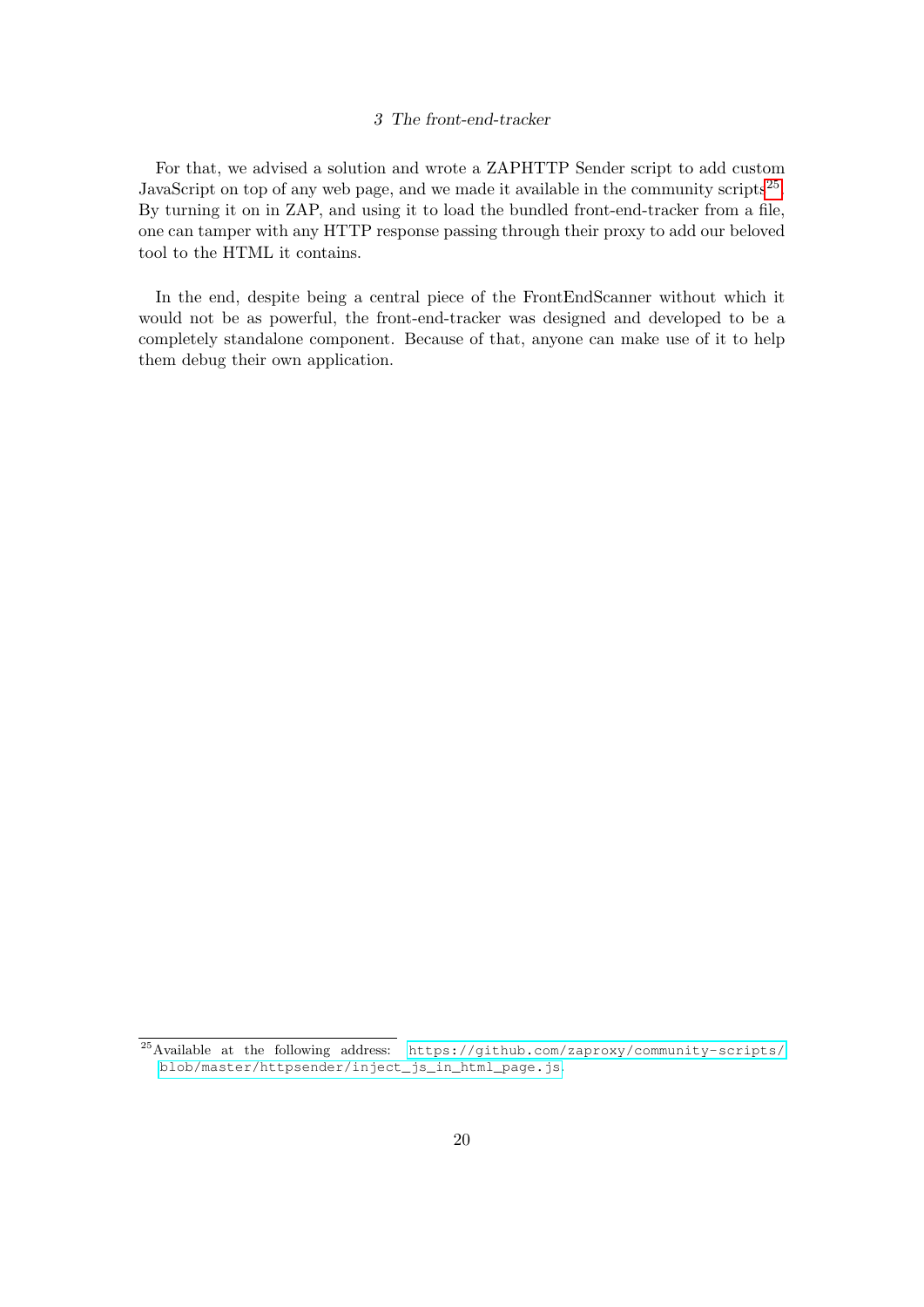## Conclusion

During these twelve weeks of internship, I worked on improving ZAP for it to be able to handle "modern" web applications, and their new paradigm. Indeed, to improve the user experience of their application, more and more developers chose to write heavy client containing business logic and data, which was exclusively hosted on the back-end couple of years ago. What are called "modern" web applications are these heavy clients, which take the form of JavaScript applications, interpreted by web browsers.

With such a reshaping of web applications, security professionals need to update their tools to 1. find new vulnerabilities that arose because new actors are involved (in particular the web browser), 2. make sense of the logic of an application that is now distributed between the back-end and frond-end.

In such an environment which takes several form of inputs and can have a lot of side effects, predicting the flow of an application statically is impossible. Even with the current way of doing things: ZAP injecting content as the requests and responses pass by, triggering interesting behavior in the browser can be troublesome, as a complex set of conditions may be necessary for it to occur. Our proposed solution for this problem was to build a component to inject alongside applications, that will make use of the browser API to have access to front-end data, and monitor interactions happening there. This new ZAP feature has been released under the form of a ZAP add-on.

One required ability of our component was to be able to run scripts written by ZAP users, to express checks to be run in the application, all in the browser. Furthermore, we added some utilities functions exposed by our component for these scripts to be able to interact with ZAP, in particular to report back vulnerabilities that would have been found in the front-end side.

To help these scripts make sense out of the complex life of a modern web application (user interactions, fetching data over the network, and so on), we created a JavaScript library: the front-end-tracker, meant to expand the APIs available in the browser, especially to target debugging and security testing use cases. Because ZAP's component needs these functionalities for the scripts to be powerful, it is dependent on the library. However, the library can be used in other contexts as well, and we released it individually hoping this would be the case.

In the end, we made significant steps in the direction of a better tooling for web applications security testers. Our ZAP add-on and JavaScript library allow them to write security checks that would be performed directly in the browser, and that can